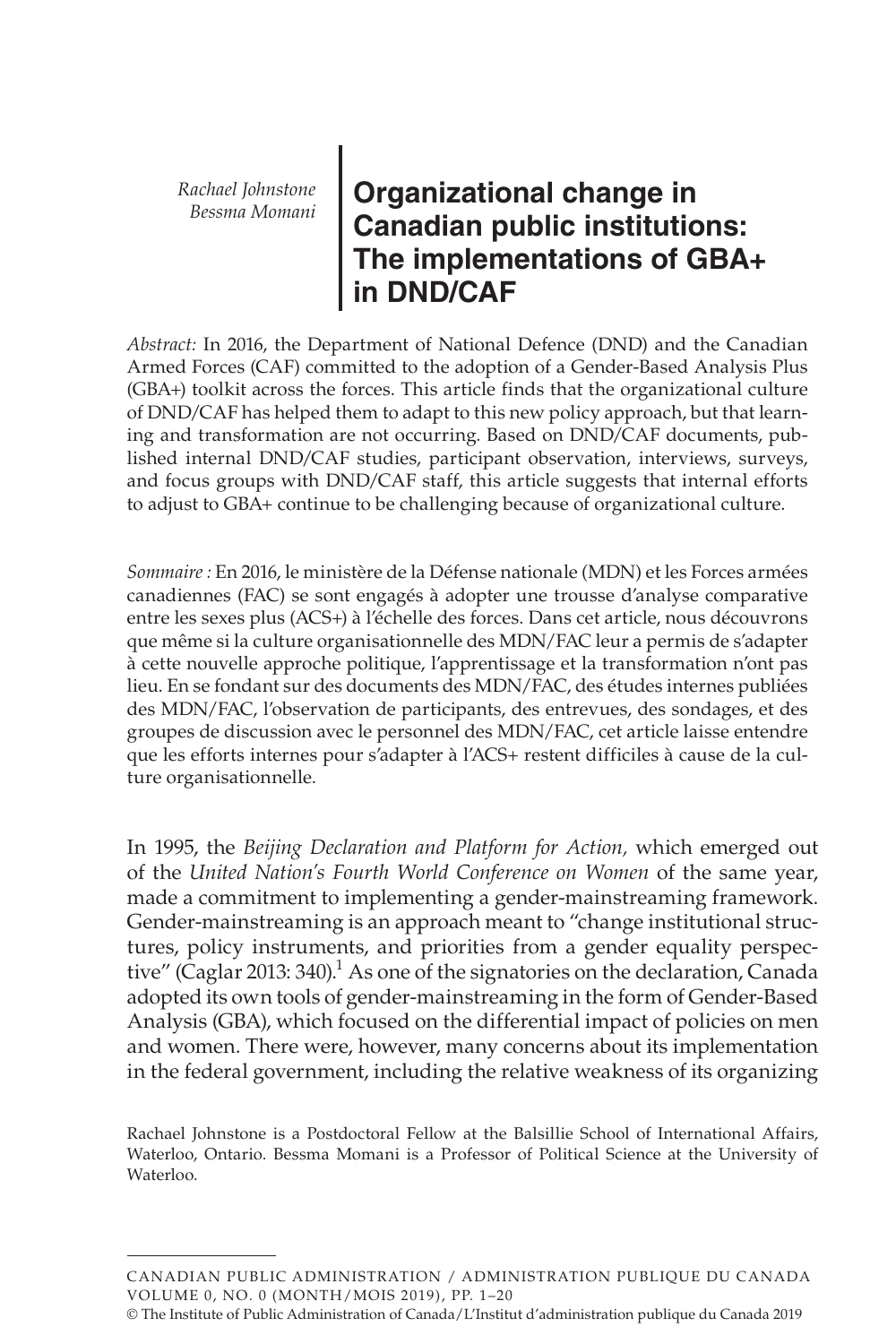agency (Status of Women Canada) (Grace 1997: 593), insufficient funding (Dobrowolsky 2009; Knight and Rodgers 2012), a lack of community input into the design of the approach (Rankin and Vickers 2001), and the absence of intersectional considerations (Hankivsky 2005). The approach was eventually adapted in 2011, following a 2009 report by the Auditor General evaluating the success of the program. The new approach was reimagined to include an intersectional lens and was rebranded as Gender-Based Analysis Plus (GBA+). Although the government made commitments to adopt GBA+, use of this approach was not mandatory across departments (Office of the Auditor General of Canada 2015). It would take a recommitment to the value of GBA+ by Prime Minister Trudeau, who has made numerous attempts to create a more feminist agenda, including the creation of the first federal cabinet with gender parity and the first Feminist International Assistance Policy, to once again bring this approach to the fore (Trudeau 2017).<sup>2</sup>

The most recent organizations to voluntarily adopt the GBA+ framework are the Canadian Armed Forces (CAF) and the Department of National Defence (DND), collectively known as the defence force, who make up Canada's "largest federal government department" (Government of Canada N.d.c). DND and the CAF, both of which were established by the National Defence Act, share a unique relationship. DND is a government department which, like other departments, is headed by a minister, only that minister is responsible to both DND and the CAF. Although their mandates are related, the CAF is a separate entity from DND, headed by the Chief of the Defence Staff – the most senior military officer in Canada – and its members are not public servants, but non-commissioned members, non-commissioned officers, or officers in the Royal Canadian Navy, the Canadian Army, or the Royal Canadian Air Force. The Chief of Defence Staff is meant to facilitate the will of the DND minister, while DND also sees itself as supporting the CAF; in effect, DND/CAF are mutually supportive and inextricably tied organizations that share many parallel projects, of which GBA+ is no exception.

In 2016, the CAF announced their intention to integrate GBA+ across the forces, and DND and the CAF have since begun working to implement a series of joint initiatives on GBA+ (Government of Canada 2016).<sup>3</sup> DND/ CAF's commitment to the approach was reiterated in the 2018 Defence Policy, *Strong Secure Engaged,* which recognized GBA+ as a "key competency in support of the development of effective programs and policies for Canadians" (p. 24). The policy also stated that members of the defence team will be required to take GBA+ training, and that "all military personnel policies will be examined through a GBA+ lens" (Ibid.). The DND/CAF implementation strategy is based on recommendations from the 2015 Report of the Auditor General of Canada "Implementing Gender-Based Analysis" and the Status of Women's Action Plan on gender-based analysis (2016-2020),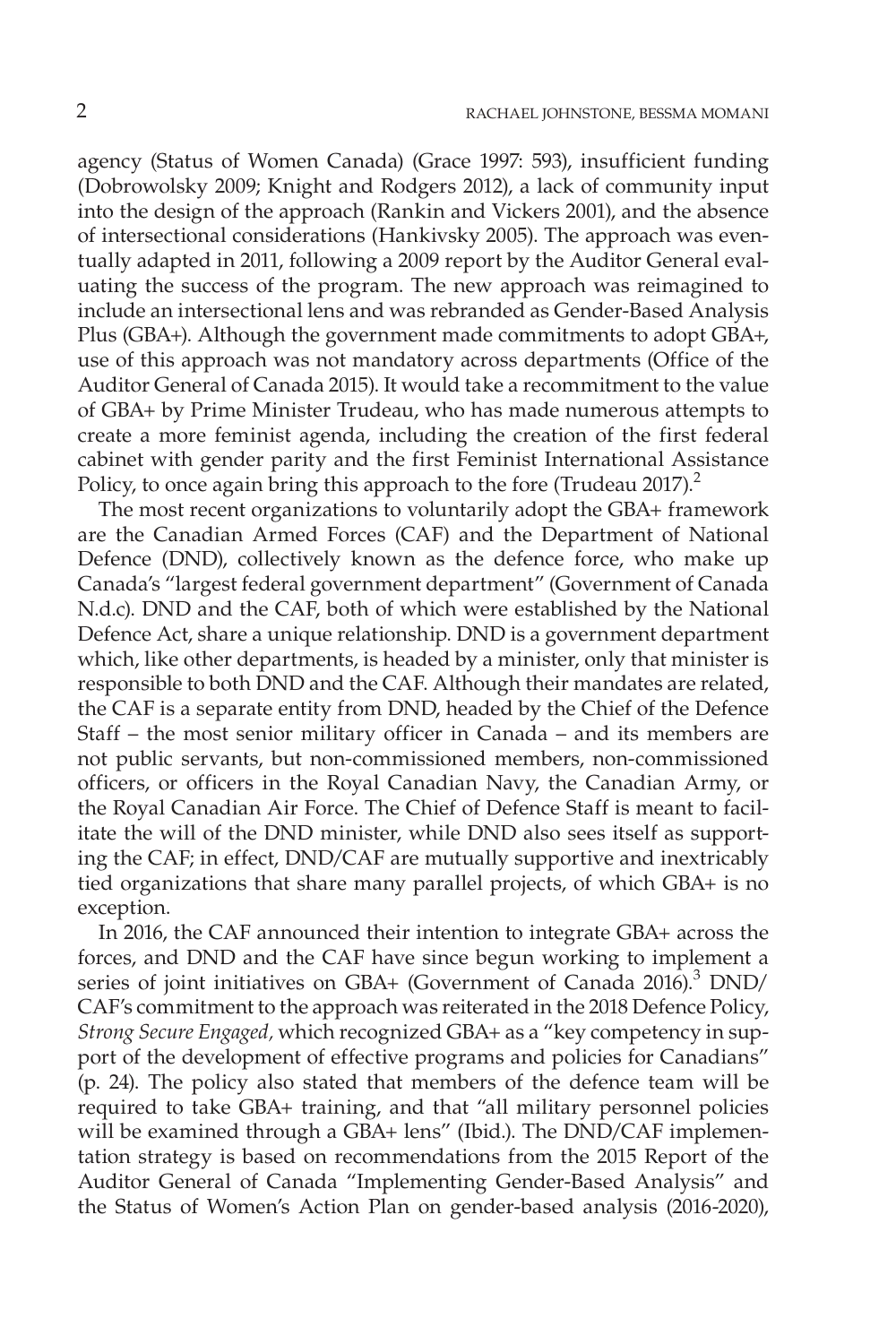and includes the creation of a joint DND/CAF responsibility centre to oversee implantation of the approach (Ibid.). Because the CAF is known for its masculine culture and historical exclusion of women from certain roles, its adoption of GBA+ has the potential to profoundly reshape the defence force. For this reason, the adoption of GBA+ by DND/CAF provides a particularly compelling case to explore the implementation of GBA+ and its potential to change the policies and priorities of Canadian government agencies.

> *Because the CAF is known for its masculine culture and historical exclusion of women from certain roles, its adoption of GBA+ has the potential to profoundly reshape the defence force*

In this article, we question how the defence force, known for its focus on cohesion and hyper-masculine culture, has adjusted to the implementation of GBA+, a tool premised on the values of inclusivity and diversity. To assess these shifts, we utilize the insights of sociological institutionalism, which recognizes the role of institutional culture in policy uptake. Relying on a mixed-methods approach, which includes participant observation, focus groups, and surveys of DND/CAF members, we argue that transformative change within DND/CAF is unlikely to result from the implementation of GBA+. Rather, we contend that the defence force is working to adapt the approach to their existing institutional culture(s). While change is still possible with this approach, it is likely to be both subtle and slow.

## **Mixed-method approach to assessing change**

Gaining insight into a concept as nebulous as an institution's culture necessitates a multi-pronged approach. To this end, we employed mixed methods: document analysis, interviews, focus groups, participant observation of GBA+ training, and surveys of trainees. We started with an exhaustive content analysis of DND/CAF documents on GBA+. While the utility of document analysis and ethnography is limited in the study of organizational culture, these approaches provided useful data for our analysis that we then complemented with other qualitative and quantitative methods.

To learn more about the implementation of GBA+, we conducted focus groups with Gender Focal Points (GFPs) in both DND and CAF. GFPs are tasked with implementing "gender perspectives within the plans, tasks and evaluations of their branches and units" (GAC 2018: 16) and are the first points of contact for any and all questions about GBA+. GFPs are responsible for building "organizational capacity" by acting as a resource for GBA+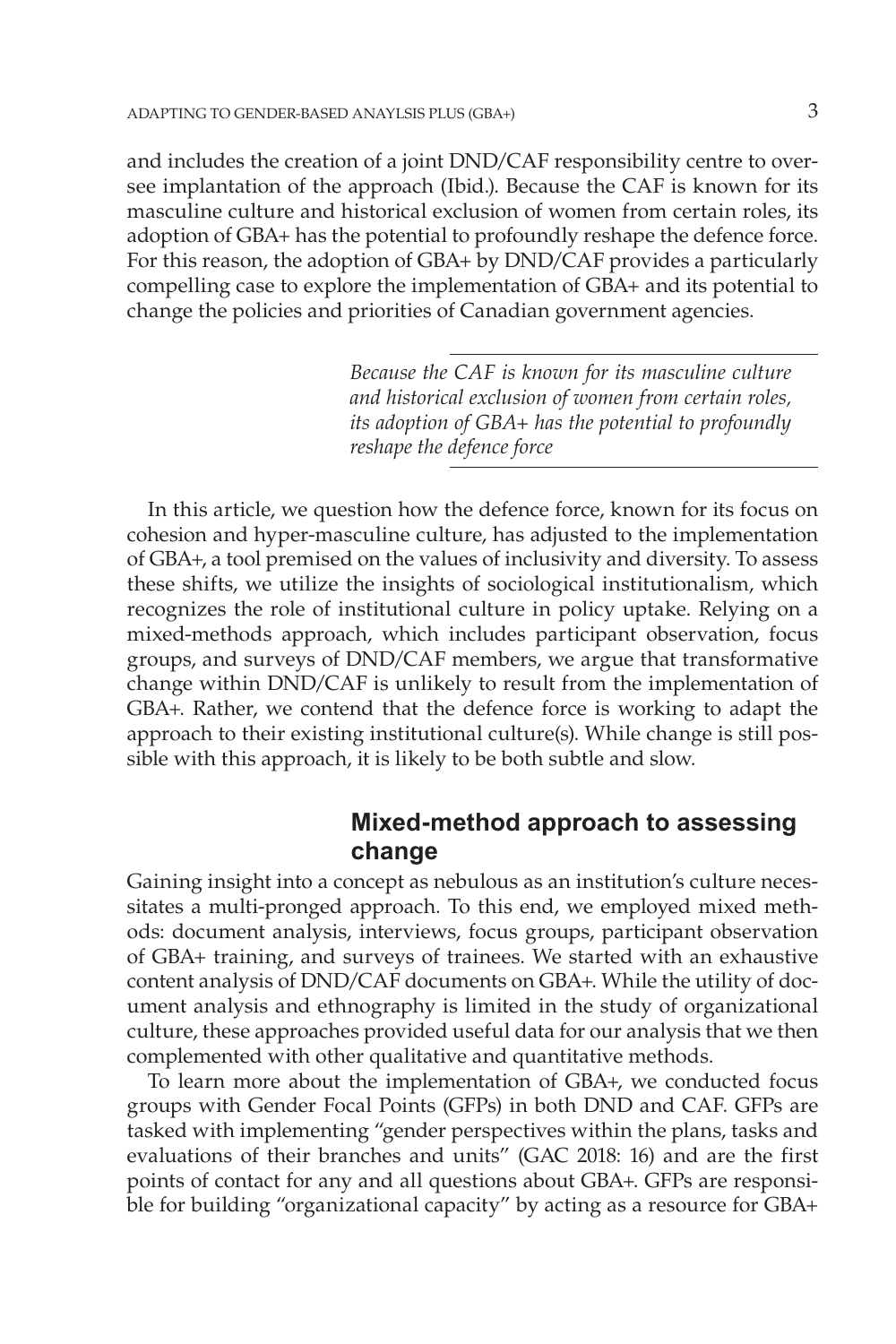requirements, providing guidance, and supporting equality assurance, making them important individuals to assess institutional culture as it relates to GBA+ (GAC 2018: 34). There is at least one GFP in all unit headquarters. Notably, there is no standardized procedure to select GFPs in either DND or CAF – some self-select into the role and some are asked or ordered to take it on. $4$  Once selected for these positions, they are meant to spend 10-15% of their time on GBA+ issues (DND and CAF 2018).

In total, we conducted four focus groups in October 2018 – three with GFPs and one with the Directorate of Gender, Diversity and Inclusion, the DND branch charged with the implementation of GBA+ – to assess how DND/CAF staff have adjusted to GBA+. We did not have access to the contact information for all DND/CAF GFPs, so we relied on a DND staff member to send an email invitation that we composed to all GFPs in the defence force asking them to participate in a focus group. Interested participants were to respond directly to us so that DND/CAF would have no knowledge of the identities of potential participants. Participants were made aware that any identifying information would be anonymized, and that only the researchers and other GFPs in the room during their focus groups would be aware of their participation. We then asked respondents to select the session they would like to participate in based on their views of GBA+, as negative, neutral, or positive, or to contact us directly for a private interview. We took this approach to ensure that all participants had an opportunity to share their feedback in a non-adversarial environment; we were aware participants may have felt hesitant to share views that were in opposition to the rest of the group. In total, five individuals opted to join the positive group, three the neutral group, and one the negative group. We also had one request for a one-on-one interview. Finally, we held a focus group with seven members of the Directorate of Gender, Diversity and Inclusion to learn about their implementation strategies. We asked all participants to refrain from using the names of their colleagues in the group discussions and noted that their comments would be collated and anonymized in our study. To further protect anonymity and ensure as much candidness as possible, we did not audio-record these groups, but we did take detailed notes on the conversations held. We then conducted a qualitative review of our findings, in which we looked for patterns. Where these patterns were evident, we referenced existing secondary literature to aid in our interpretation of their significance.

We also had an opportunity to observe the training of GFPs in DND/CAF, to learn more about the messaging they are given and what they take away. The goal of the GBA+ course is to "Enable GFPs (Gender Focal Points) to conduct GBA+ analysis and integrate gender perspectives; build [a] GBA+ network within the CAF/DND (GFPs); [and,] offer a platform to share lessons-earned, examples and best practices" (GAC 2018). The GBA+ training course for DND/CAF was designed by the Centre for Intercultural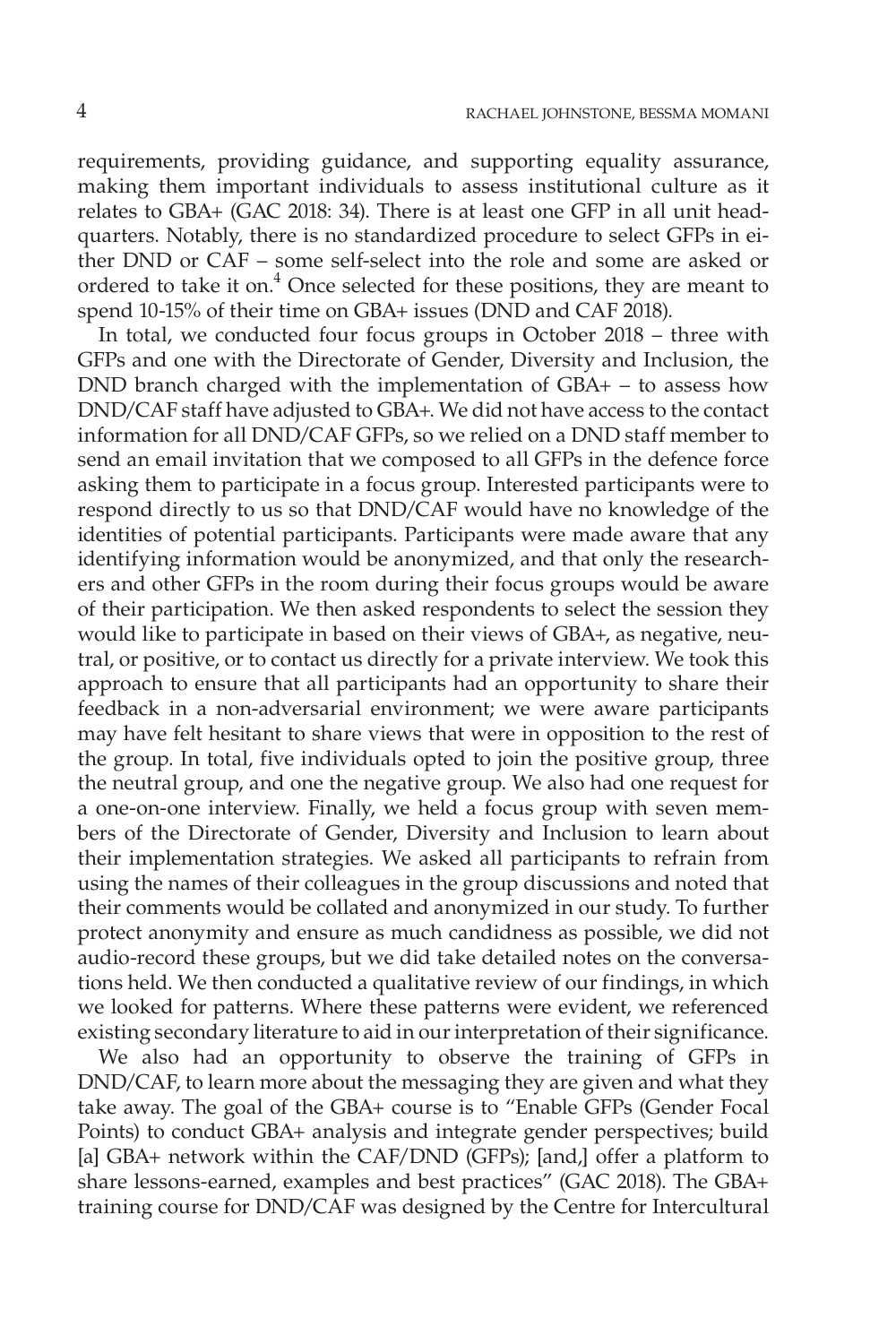Learning to assist in graduating civil servants and CAF personnel into becoming GFPs. We conducted participant observation of the two-day course in Ottawa on October 23 and 24, 2018. Our own insights and observations of the course are noted in this article.

In order to gain a more precise reading of their experience of the course and perceptions of GBA+, we also administered a pre- and post- survey to the participants. Before the session began, participants signed ethics clearance forms explaining that the survey was voluntary and that results would be anonymized to protect their identities. We also had an opportunity to explain our role as researchers to the group. Pre-surveys were then distributed to all 28 participants before the course began, and post-surveys at the end of the second day. We had a 97% response rate on both surveys, which contained the same demographic, worldview, and confidence-based questions to allow us to assess changes in attitudes that might be attributed to the course. The surveys differed in that the pre-survey included questions about participant expectations for the course, while the post-survey addressed the perceived goals and efficacy of the training, as well as the comfort-levels of participants in acting as GFPs based on what they had learned. Results were then coded and tabulated.

## **Change at Canadian public sector institutions**

In trying to study and understand change in public sector institutions like DND/CAF, political science and public administration have generally given little credit to organizational ecology as a factor. Too often, political scientists have failed to understand the importance of the internal structure, mandate, culture, and behavior of public sector institutions. Organizations have been studied as "empty shells or impersonal policy machinery to be manipulated by other actors," which are assumed to have "no ontological independence" (Barnett and Finnemore 1999: 704). Or as Peters (2015: 219) puts it: "There is a tendency, in both academic and popular discourse to speak of 'The Bureaucracy' as if it were an integrated whole." In this view, public sector institutions and public servants are seen as mere vehicles of implementation for the power, interests, and control of cabinet and the government; a change in government or in policy priorities is all that is necessary to explain changes in policy outcomes. Thoenig (2003: 3) aptly summarizes this view of public sector institutions when he explains that:

The public sector, especially the emerging welfare state, should be treated as a homogenous and coherent actor relying upon a tightly coupled set of specific entities (ministries, agencies, etc.) subordinated to the will of its leaders and able to define a general interest criterion. Legal authority and political legitimacy should provide the backbone of governance.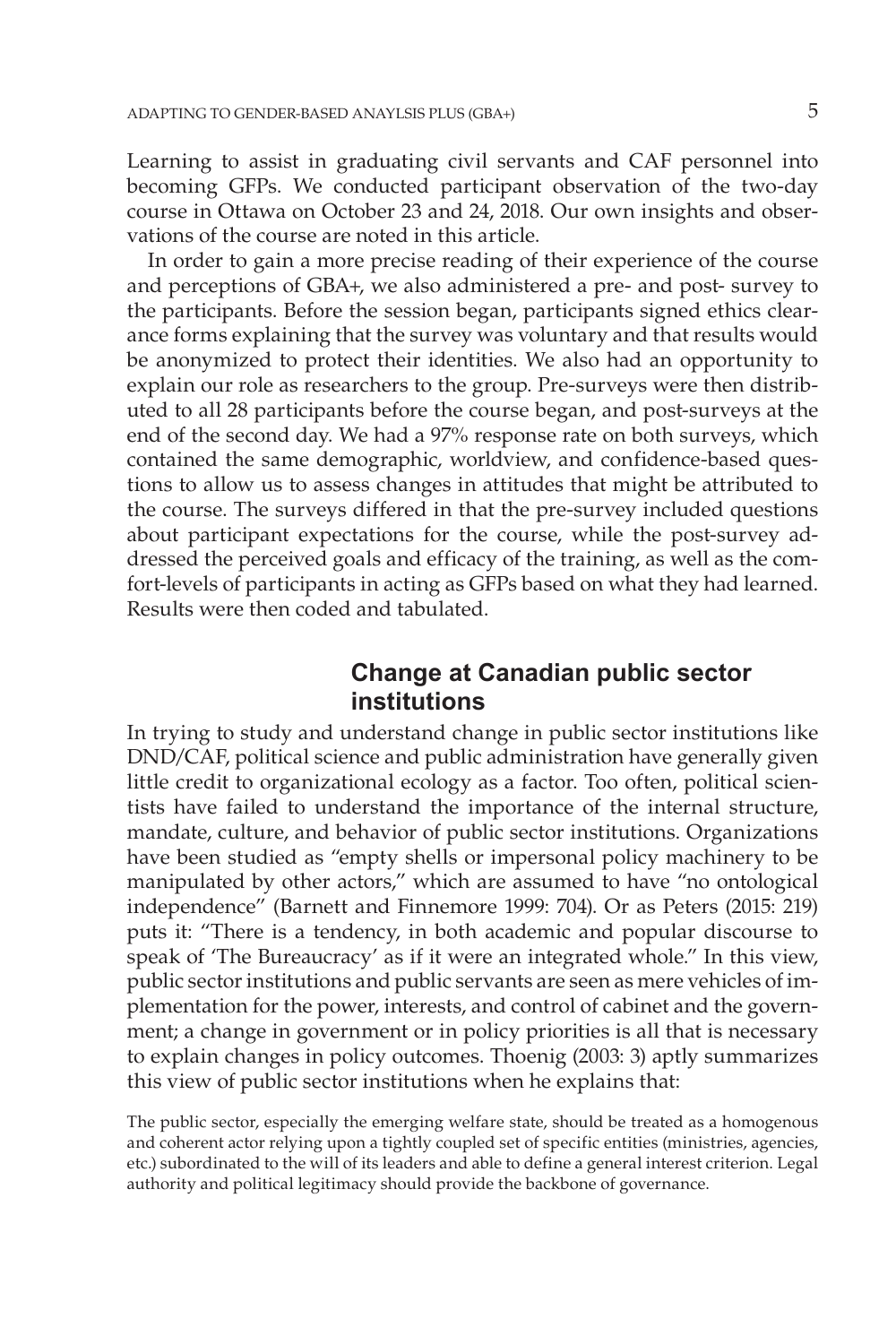Canadian political science tends to discount what happens inside public sector institutions, as well as the roles of public servants in receiving or implementing change, meaning factors like institutional ecology and organizational culture are often overlooked. Yet, there is a growing appreciation for organizational ecology to assess how departments adjust to changes in policy and services, and their inevitable effect on policy outcomes.

Sociological institutionalism's contribution to political science has reinvigorated interest in the use of organization theory to study politics (see Powell and DiMaggio 1991). Sociological institutionalists examine internal socialization, learning, culture, ideologies, and norms as explanations of policies and behaviour within institutions (see Hall and Taylor 1996). Although they take a variety of methodological approaches, they are united by the belief that ideas, culture, norms, socialization, and other intangibles are important to the study of politics. Moreover, that to understand what happens inside organizations, we need to "go micro" in our analysis by looking inside-out (see Johnston 2001) – that is, we need to look at organizational theory to understand change within public sector institutions.

This *going micro* is even more important when trying to understand how normative changes are absorbed into an organization. As Scala and Paterson (2018: 211) note in their discussion of gender-mainstreaming (GM), "how these forces are understood and expressed at the local level in the day-to-day work of actors tasked with enacting GM policy 'on the ground'," remains understudied. Although sociological institutionalism recognizes the importance of systemic factors, such as power, the whole of government, and state interests, they add that we need to look at organizations like public sector institutions as social environments that often behave in ways that challenge or complement system-based explanations (see Johnston 2001). Critics have often charged that sociological institutionalism incorrectly overestimates the autonomy and devalues system-based factors of organizations. However, this criticism is based on a mischaracterization of the approach, which does not, in fact, suggest that organizations are closedsystems where a government department is self-contained and independent of power considerations in government and cabinet. The point is that public sector institutions can act in ways that most political science explanations fail to consider. As Thoenig (2003: 135) explains:

As field observation consistently suggests, incongruities exist between the declared ends and those that the public organization actually achieves or seeks to achieve. It pursues selfsupport and self-maintenance goals, as well as productive ends. It may turn into a polymorphous system whose struggle to survive may induce it to neglect or to distort its goals. Organizations may be passive instruments, they also possess a life of their own and become active entrepreneurs. People who participate are complete wholes, they do not act solely in accordance with the roles assigned to them.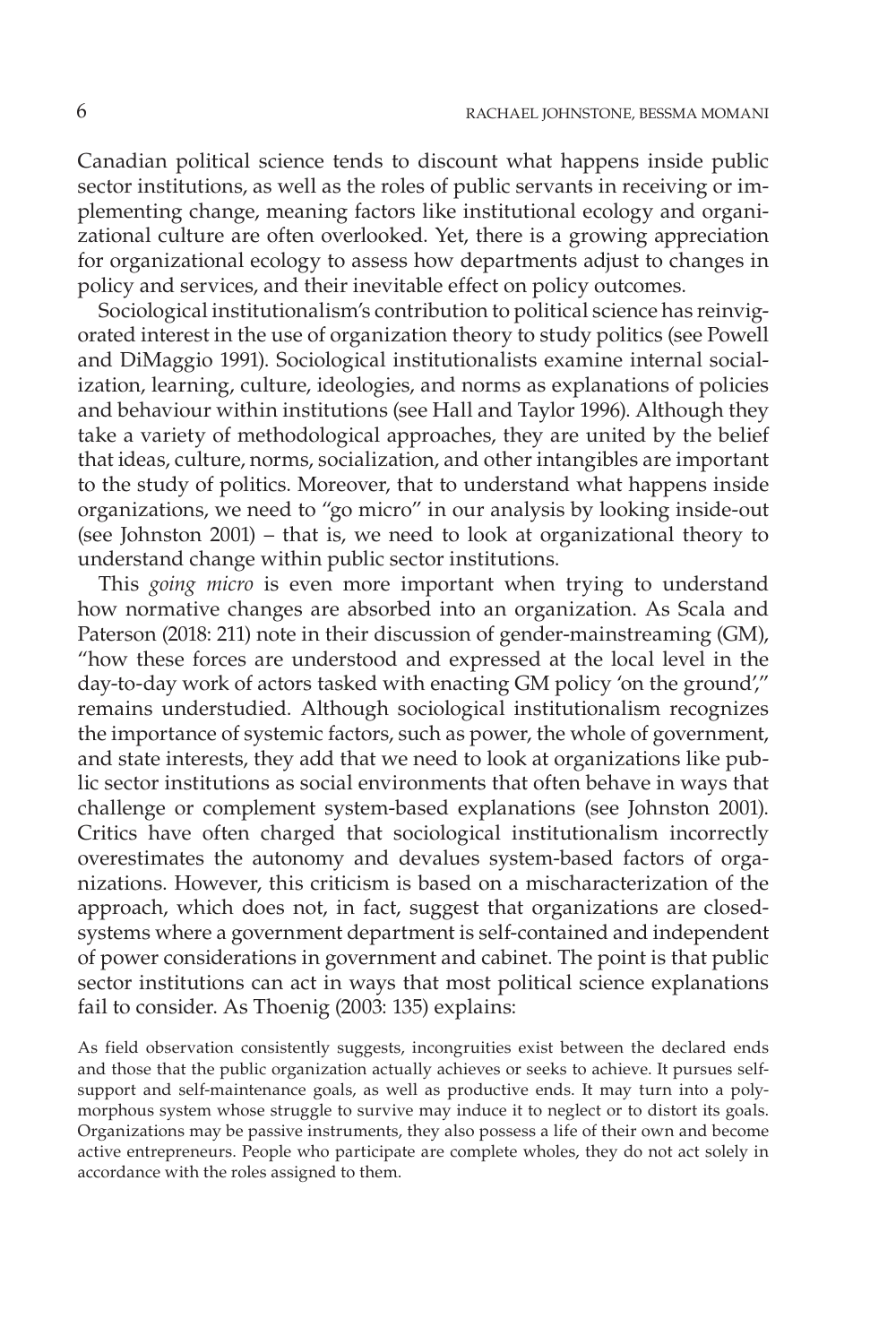Hence, sociological institutionalists see public institutions as ones that operate in an open-system, where domestic system factors are more important to some organizations than to others. Organizational change is possible because most organizations belong to a fluid open-system where political factors can be important variables of change. Nevertheless, public sector institutions are also bureaucratic entities with their own internalized sets of norms, ideologies, and cultures that need to be considered when studying their behavior and responses to policy change. To understand public sector institutions, like DND/CAF, including how they absorb change like the introduction of GBA+, we frame our findings from established organization theory.

Sociological institutionalists and organization theorists argue that one of the most important factors to consider within organizational change is culture. Change in organizations is, arguably, difficult and slow because organizational culture is deeply embedded in the routinized and day-today structure of organizational behavior. Organizational culture is defined as "the shared beliefs, attitudes, and values of members that determine organizational norms of behavior" (Heffron 1989: 155). Organizational culture is transmitted to members of the organization through the continuous socialization of both existing and new staff members. The dominant organizational culture is reproduced and entrenched with new recruits who are both screened and socialized to fit the organization's culture. Success of organizational change is best determined by how receptive an organization's culture is to the proposed change. Simply put, if proposed organizational changes conflict with the underlying organization's culture, then change will be met with resistance and fail during implementation (Ibid.). Understandably, proponents of change are more successful at implementing organizational change when the proposed alterations mesh with the existing cultural expectations of an organization's staff (Finnemore and Sikkink 1998). Those who recommend radical changes will be met with resistance and non-compliance.

When organizational adjustment to change does occur, it involves either *adaptation*—where incremental change occurs without shaking the organization's *raison d'être*—or *learning*—where change is more substantive because it stirs and forces the re-evaluation of the organization's underlying values (see Haas 1990: 3; Fiol and Lyles 1985). The former can often appear to be cosmetic and pro-forma; whereas the later requires an internalization of change as necessary and useful. Both forms of organizational change are invariably slow. Organization theorists, however, argue that for organizational change, adaptation is more likely than learning because adaptation is less challenging to the dominant culture and invariably to dominant interests. As Hamel and Zanini (2014) note: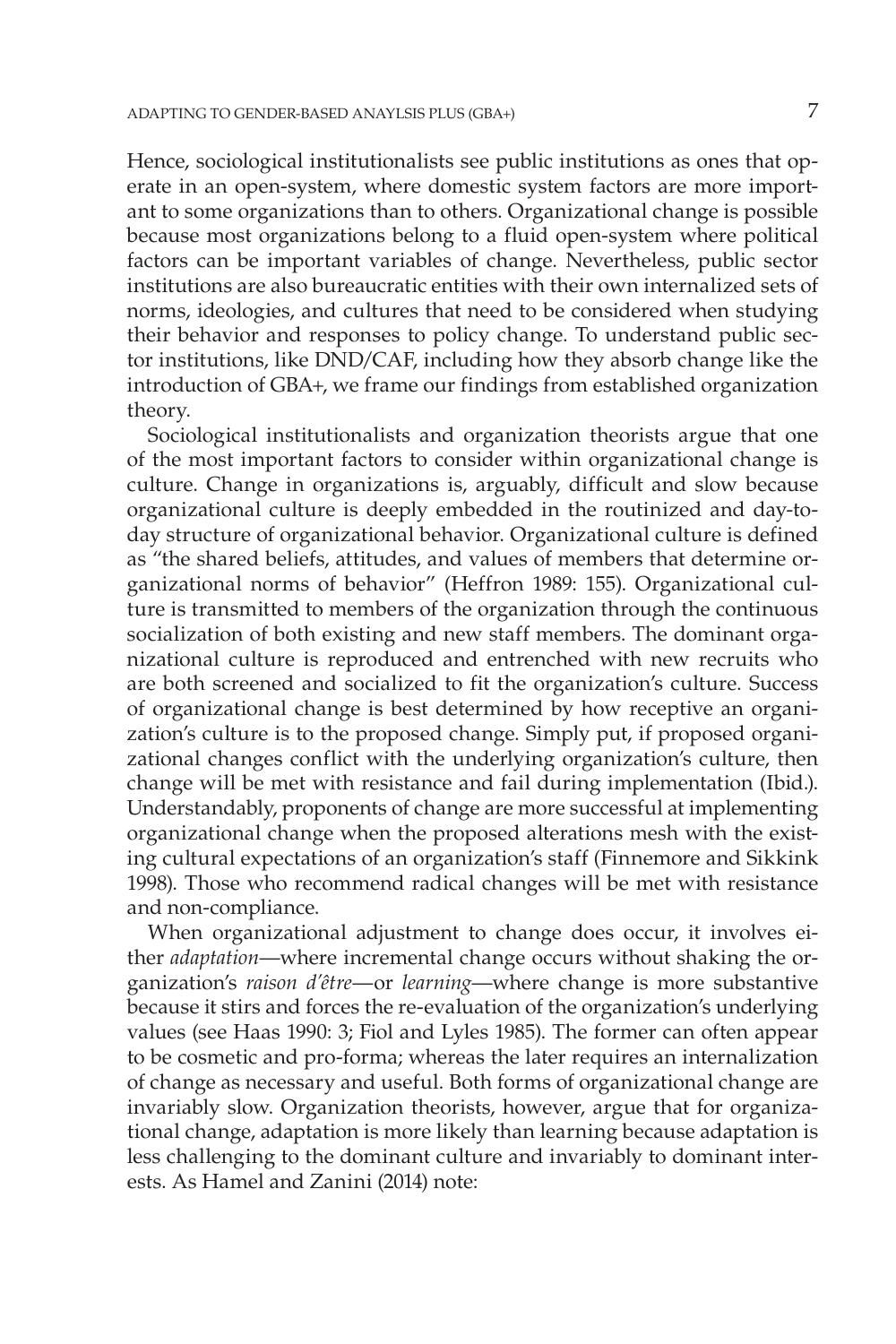The reality is that today's organizations were simply never designed to change proactively and deeply—they were built for discipline and efficiency, enforced through hierarchy and routinization. As a result, there's a mismatch between the pace of change in the external environment and the fastest possible pace of change at most organizations. If it were otherwise, we wouldn't see so many incumbents struggling to intercept the future.

Organizational theorists contend that individuals resist change because they fear the unknown, have selective attention to, and retention of, new information, prefer habit and routine, need the security of the known, and feel threatened by change (Trice and Beyer 1993: 393-428). At the group level, organizations therefore resist change because there is a lack of trust, differing perceptions and goals, social disruption with change, and a limitation of resources to devote to change (Ibid). Put simply, change requires significant shifts in an embedded organizational culture, which is difficult to achieve (Ibid).

## **Institutional culture: DND and the CAF**

Before we can evaluate potential pathways to change in DND/CAF, it is first necessary to take a deeper dive into their organizational cultures. In our attempts to characterize the specific institutional cultures within DND/CAF, we relied both on the data we collected in the field (e.g. focus groups, participant observation, and surveys) and a rich scholarly literature on the subject. Despite being deeply tied, DND and the CAF have distinct, if overlapping, institutional cultures. Notably, the CAF's institutional culture has been studied at length, while no specific studies have focused on the organizational culture within DND.

In general terms, militaries are known for having "a specific occupational culture which is relatively isolated from society" (Soeters, Winslow, and Weibull 2006: 237). They also tend to be slow to change, because they prioritize stability, and major changes "may be at odds with the structural and cultural inertia" which characterizes them (Ibid. p. 253). More specifically in the case of Canada, the culture of the armed forces is often characterized as one of militarized or hegemonic masculinity (Taber 2018; Poulin et al. 2018; Lane 2017). This culture prizes a limited range of hyper-masculine traits, including physical strength, valor, and a high tolerance for violence. These traits and cultivated and nourished by a cohesive and hierarchical organization that expects troops to follow orders and commands by superiors (Poulin et al. 2018: 68).

Despite official policies of inclusion, Eichler (2013: 258) stresses the ongoing "tensions between 'equality' and 'difference' [that] continue to shape public debate on women in combat as well as women's experiences in the military," which she suggests requires increased feminist attention. Indeed, a lack of certainty about how women in the CAF ought to be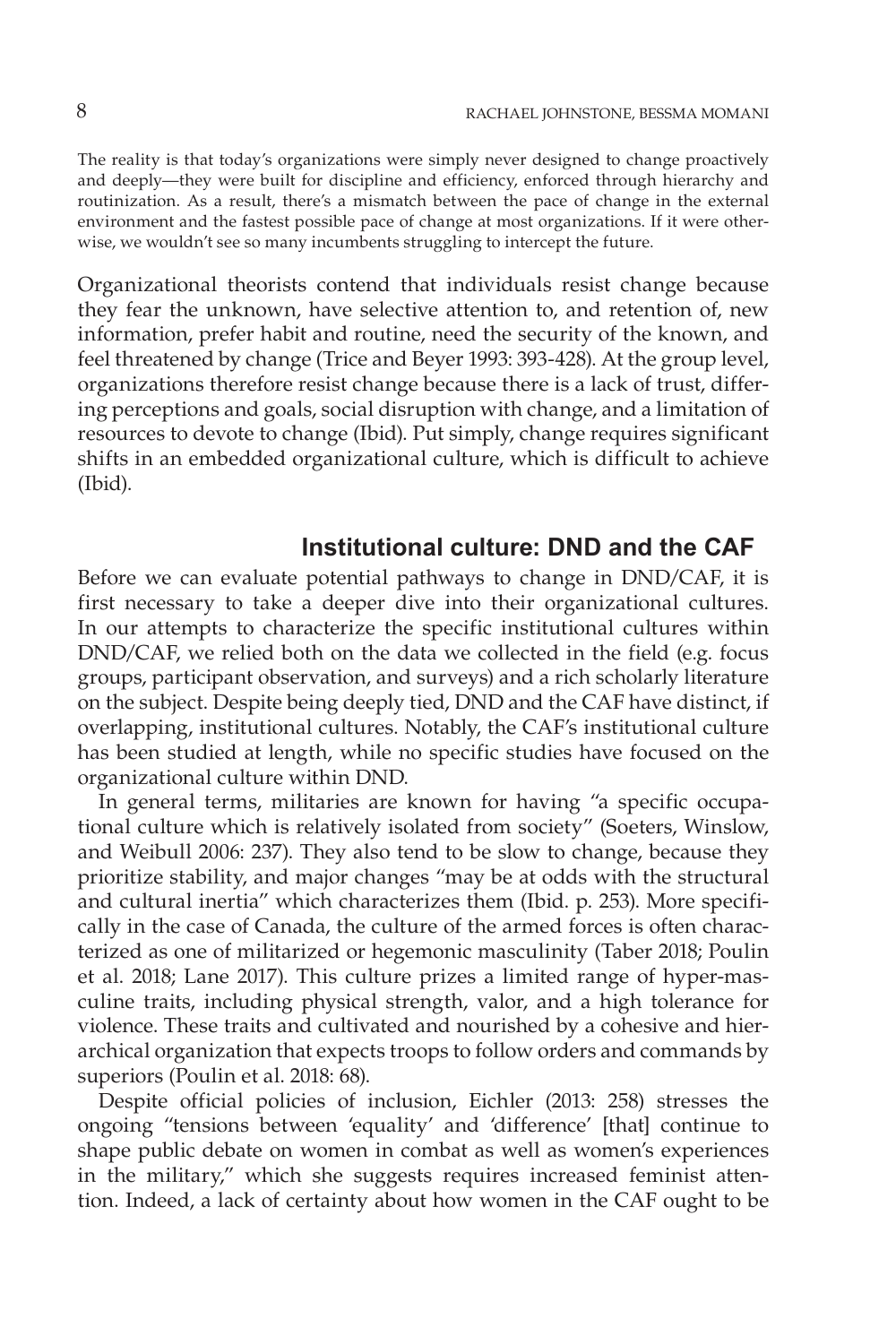perceived is evident even in attempts to justify their inclusion. For example, when women are included, they are still expected to conform to a more traditional masculine model. Even when tasks which women are seen as excelling at are essential to successful operations, these tasks "may be dismissed as unrelated to a traditional view of military fighting power," or as "non-essential and peripheral duties" (Egnell 2016). Of course, culture is not static, and neither is the military culture isolated from Canadian society writ large. Lane (2017: 465) stresses that, if we recognize Canada and the CAF as sites of "relational dynamism" rather than "as unchanging, patriarchal monoliths," it becomes possible to see subtle cultural shifts. Indeed, one of the goals of GBA+ is to produce such transformations.

Militaries are also deeply hierarchical organizations, which function on loyalty and obedience. Although DND is also hierarchical, public servants are not motivated by the same mechanisms as members of the CAF; rather, they are often career public servants, who may well move between different government departments throughout their careers. While the specific culture in DND has not been studied, it does share a mandate with the CAF, as well as many shared initiatives. Indeed, these shared endeavours, which are evident in the implementation of GBA+, make the cultural and organizational implications difficult, if not impossible, to effectively parse out. Even where we were able to differentiate participant responses based on DND or CAF membership, as in the pre- and post- GFP training survey, we noted no significant differences in responses, attitudes, or knowledge between the groups, which speaks to the deeply interwoven nature of GBA+ in the defence force. As we will discuss in the following section, however, we do not believe that a sizable culture shift is likely to be the result of GBA+ policy; rather, we suggest that GBA+ will be adapted to the existing cultures within DND/CAF rather than affecting transformative change.

Notably, there was a great deal of overlap in the views of the defence force from those living it and those writing about it. One of the most direct characterizations of culture occurred during our participant observations of the GBA+ training course, which featured an exercise that required participants to reflect on their organizations. The exercise invited all attendees to brainstorm in their groups (which were each a mix of DND and CAF personnel) and choose a character from fiction that they feel represented their organization. Responses included Elmer Fudd, who the team described as "a goal determined character"; Shrek, who is "big and slow, and while scary to those on the outside, Shrek tries to do the right thing."; Captain planet, "a diverse character that tries to work with others, believes in morality, supports a sustainable earth, and believes in team work"; Thomas the Tank Engine, who is "dependable, but has to work with his team and finds it difficult to work with old equipment"; Kim Possible, she "…looks like an average teenager but is a superhero working to save the world. She's collaborative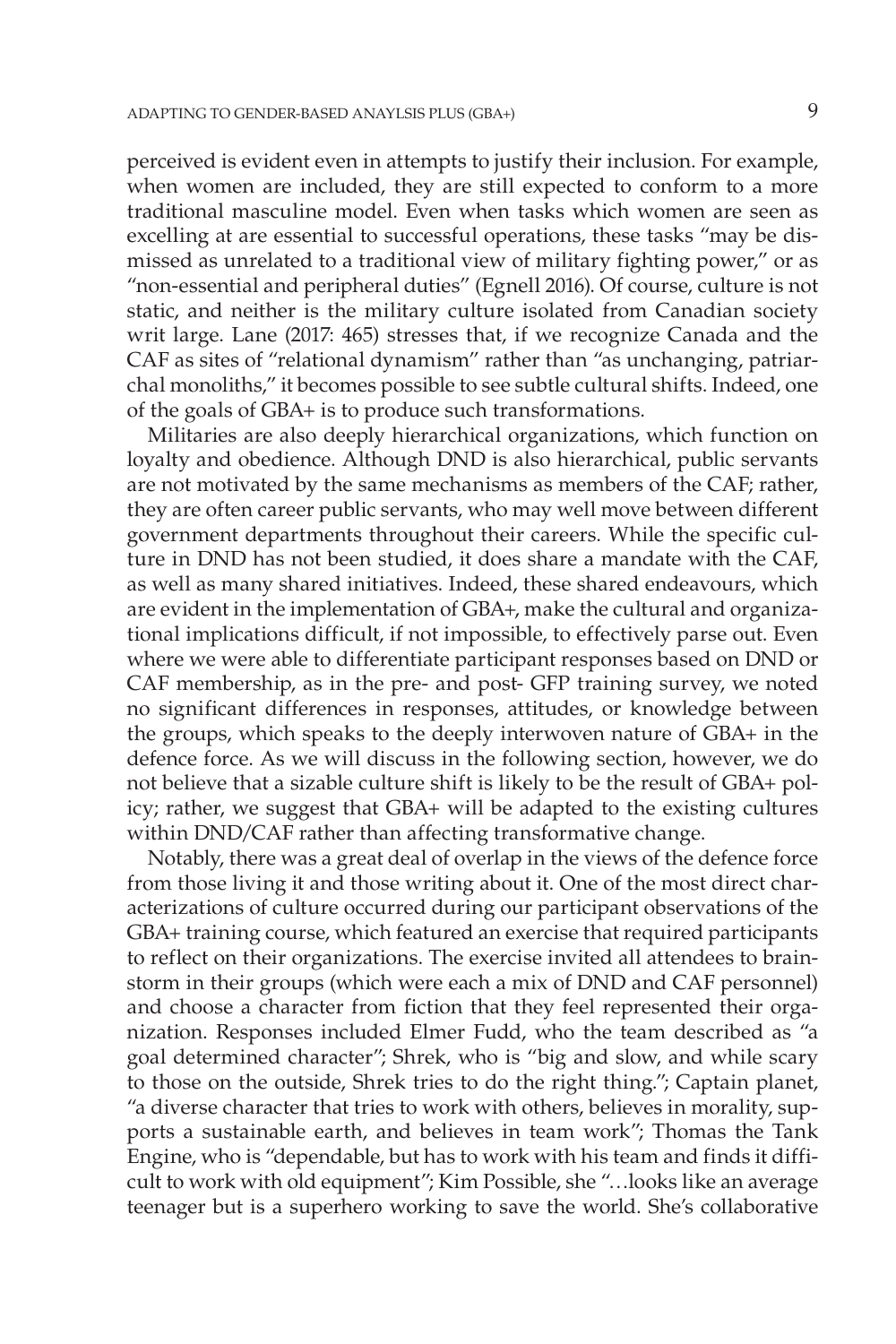but faces her own demons"; and, Optimus Prime, who "…is diplomatic and knows how to work with various groups and is conscious of the outcome of his actions." When course participants were asked to reflect on what the shared characteristics of these characters were, a number of participants responded that they "share the attempt to do the right thing," that "none of them are villains and we see ourselves as good people", and finally, that the "gender of the fictional characters were mostly male."

These responses were given at the outset of the training course on GBA+, but even in this context, it quickly became apparent that most groups did not take diversity or inclusion into account in their attempts to characterize the defence force. Instead, they tended to favour characteristics like toughness (on the outside), collaboration, and diplomacy. They also believed that the objectives of their institution were fundamentally good. Notably, in many respects, these perceptions track with the scholarly work on culture within the military.

#### **Adjusting to change: The introduction of GBA+**

With their organizational culture(s) more clearly articulated, we now move to a discussion of the implementation of GBA+ within the defence force. As noted at the outset of this paper, the CAF announced its commitment to implementing GBA+ in 2016, and both DND and the CAF have since moved to rapidly rollout the program. As will become evident in this section, when GBA+ was first introduced, only minimal supportive infrastructure was in place. DND/CAF have since been working to create the infrastructure and lay the foundations of this approach.

Most members of DND/CAF were first introduced to GBA+ through an online course designed by Status of Women Canada that is open to the public and not specific to DND/CAF. This course, which was updated in May 2017 following recommendations made in a 2015 Auditor General report, is designed to offer "a basic introduction to GBA+" (Status of Women Canada n.d.). All members of the defence force are required to complete this course (Government of Canada n.d.b). Completion of the course is necessary because, although they have resources available to help them, all members of DND/CAF are responsible to complete their own GBA+ analysis.

Personnel assigned more specific roles relating to GBA+ support are also offered additional training as either GFPs, who serve as first points of contact across units, or Gender Advisors (GENADs), who act as resources to the Commanders responsible for the integration of gender perspectives. A joint-responsibility centre on GBA+ was also recently completed, which is home to the Directorate of Gender Diversity and Inclusion on the DND side and the Directorate of Integration of Gender Perspectives on the CAF side,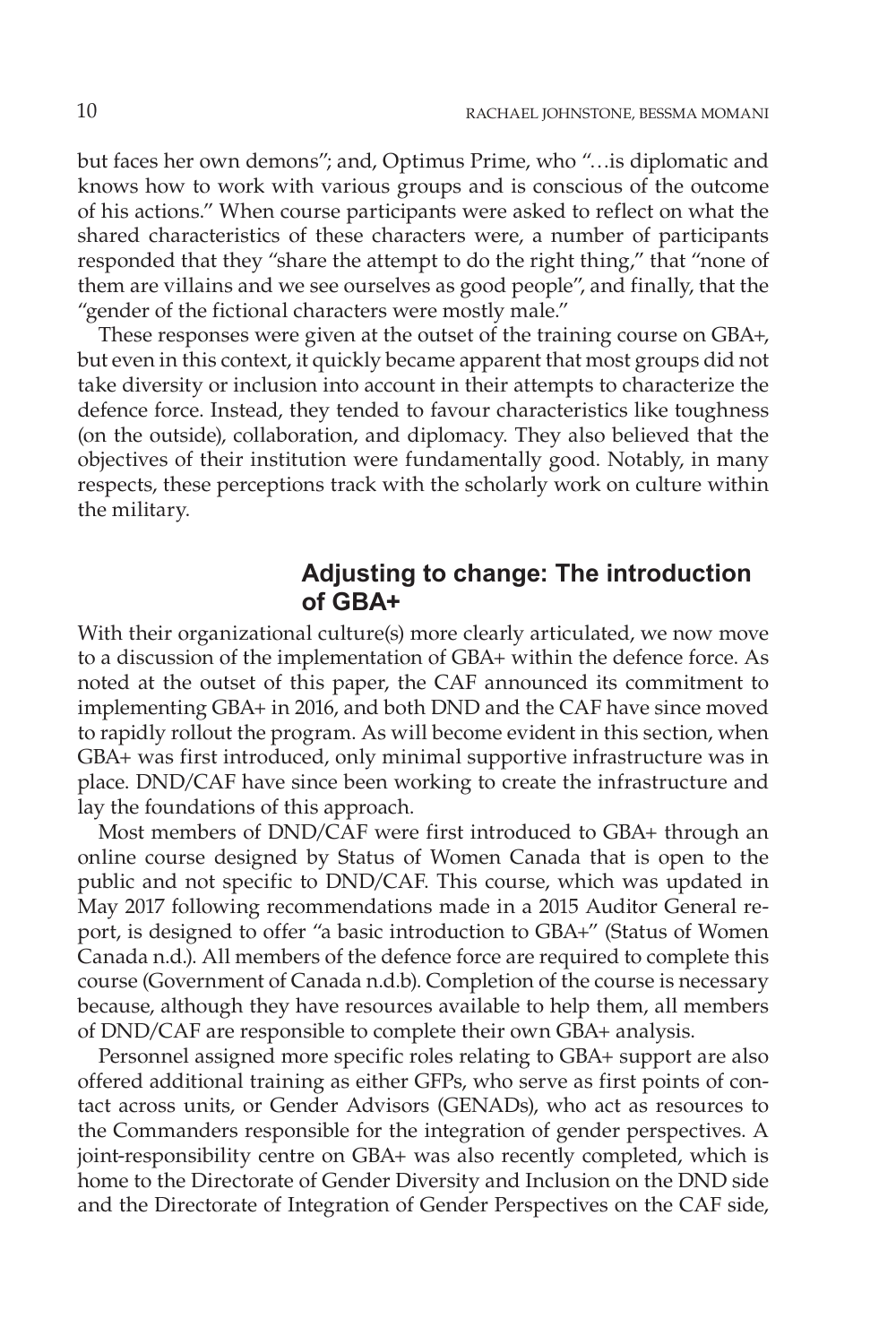as well as gender and inclusion champions, who act as advocates to support and promote a range of gender and inclusion programs. This centre was created to offer further resources and support on GBA+. It was within this organizational structure that GBA+, it is hoped, will help to create lasting change to the diversity and inclusion of the defence force.

The implementation of GBA+ within DND/CAF has been framed as enhancing existing values and objectives within the organization as outlined in the DND and CF Code of Values and Ethics, which includes principles necessitating personnel "Respect the dignity of all persons," including recognition of the benefit of diversity, and the need to "Obey and support lawful authority," which includes respecting the rule of law, and upholding the values exemplified by these laws, such as Charter guarantees of equality (DND and CAF 2012). Although we noted widespread confusion about the actual objectives of GBA+ during focus groups, these objectives have since been laid out in the newly redesigned GFP handbook (GAC 2018: 4), distributed during the training course, as follows:

- 1. To ensure the benefits do no accrue unequally to some, and that the risks are not unequally borne by others
- 2. To improve design, diagnose deficiencies, develop better targeted programs, that take into account diverse users or clients
- 3. To promote equality, diversity and inclusiveness by addressing barriers and gaps

Although it is certainly helpful to have a clearer articulation of these values, equality is not laid out explicitly as a value in the DND and CF Code of Values and Ethics and, in many ways, its recognition seems to run counter to the culture within the forces. Egnell (2016) explains that there is concern within militaries that "the inclusion of women and gender perspectives will ruin unit cohesion and military culture," which are premised on masculine norms. Heteronormative discourses are used to reinforce and "support military culture in the name of operational effectiveness" (Davis 2009: 449). Indeed, a certain level of unit cohesion, which does not allow for diversity and difference, is often seen as necessary to assemble an "effective fighting force" (Rennick n.d.). Others, however, like Donna Winslow and Jason Dunn (2002: 642) nuance this finding and explain that this resistance is much stronger in the combat arms, which are "far more removed from civilian society." As a result, DND/CAF as a whole is, in many respects, already beginning to show changes in attitude, and they posit that "intergenerational attitudinal differences may resolve themselves in time" (Ibid. p. 663).

Of course, as discussed in previous sections, true transformation in an organization requires seeing the value in change. While many individual actors within DND/CAF certainly see the potential of GBA+ in bringing about a cultural overhaul, these hopes did not always line up with the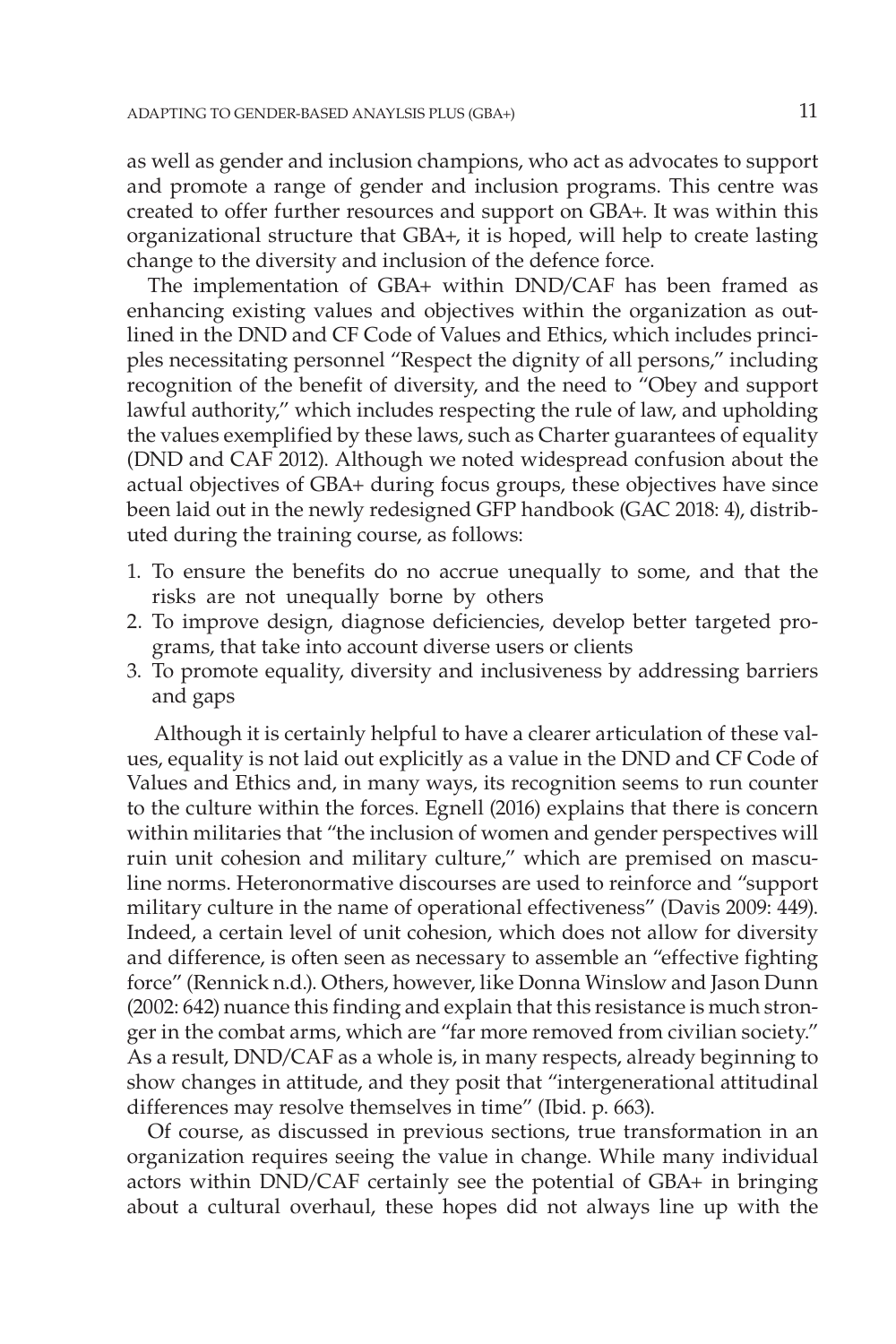broader attitudes within DND/CAF. Instead, we continued to see members of the community committed to the old way of doing things. This was noted in our findings from meetings with focus groups participants and in surveys of DND/CAF members who undertook GFP training.

When we asked focus group participants how they proposed to influence organizational culture change, they began by suggesting that the culture within the forces "has actually shifted quite a bit," but that, "you don't waste too much energy on resistance unless you need to, and the resistors will be brought down, or not." Rather than trying to change the culture where resistance is greatest, they suggested the need to secure buy-in from leadership, both formal and informal. That said, members of the Directorate of Gender Diversity and Inclusion also stressed that they are working to "build a network that is not composed of experts," in an effort to increase uptake and shift the culture. To this end, all members of the DND/CAF are responsible for their own GBA+ analysis, with the expectation that they will help to develop a global strategy on GBA+ from the bottom-up. Although this approach may sound counter-intuitive, there are arguments in the GBA+ literature that bottom-up approaches to implementation are more likely to produce culture change, because they help to create ownership and buy-in at lower levels of an organization. That said, in Canada, the literature has pointed to grassroots movements external to organizations to avoid the "more integrationist" approach of experts, who are less liable to challenge the institutions they are working in, rather than the base of an institutional hierarchy (Patterson 2010: 397).

> *all members of the DND/CAF are responsible for their own GBA+ analysis, with the expectation that they will help to develop a global strategy on GBA+ from the bottom-up*

To support employees in their GBA+ analysis, a network of GFPs has been created across the forces. Indeed, the deputy minister sent out a directive that someone needed to be trained as a GFP at each L1/BRANCH. As part of this initiative, a training course was launched in June 2018. In its first iteration the course was only a half-day (of which only two were delivered) but has since been extended to two days (of which only four were delivered since our field work in October 2018).<sup>5</sup> During this training, GFPs are given a handbook, which offers breakdown of GBA+, including its history and key terms and ideas, step-by-steps guidelines to its application, and some examples of policy that has been through GBA+. Next, they are walked through the fundamental motivations for adopting the GBA+ initiative and its basic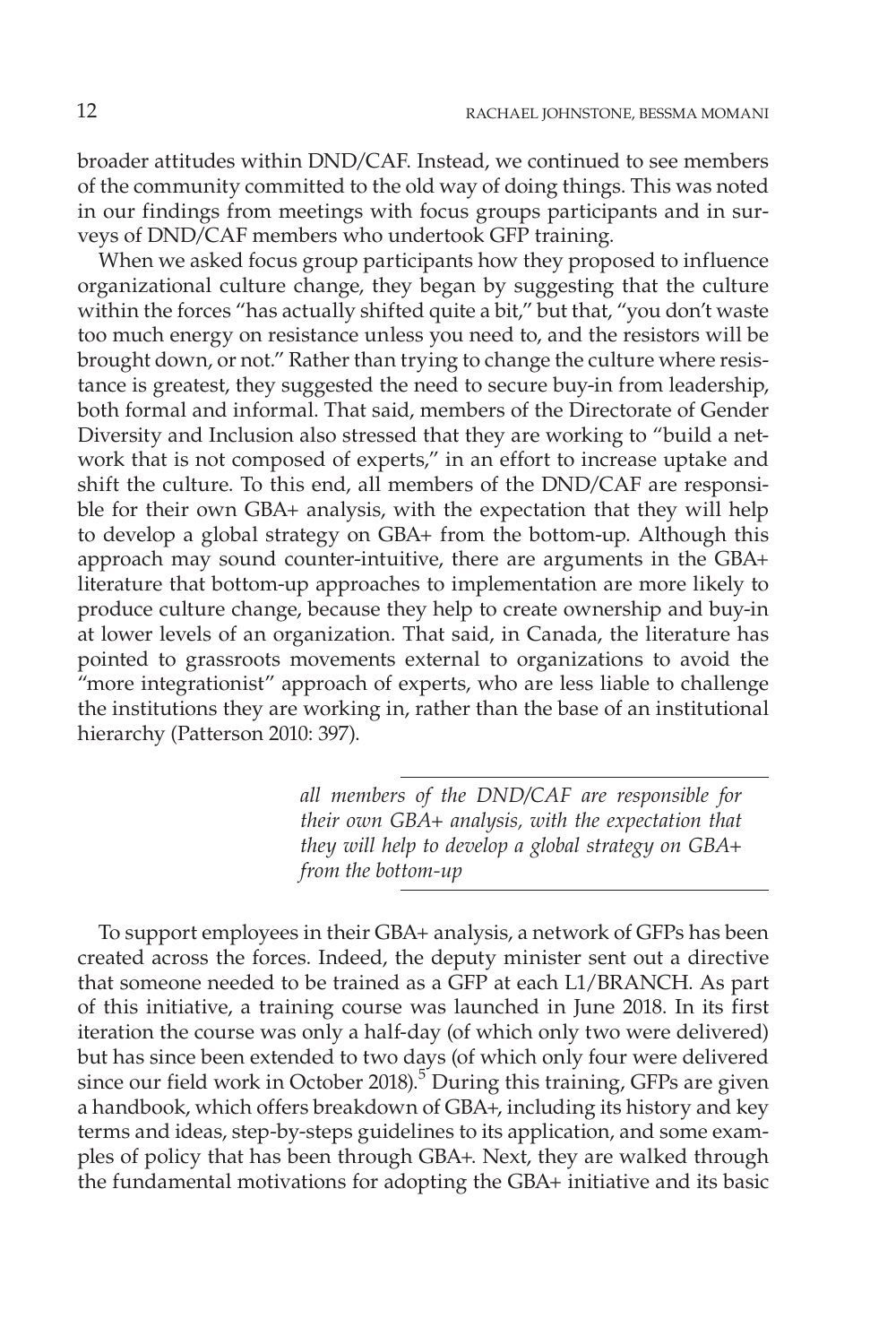theoretical underpinnings and given an opportunity to attempt GBA+ analysis of existing policies.

In our focus groups with GFPs, we asked them to reflect on GBA+ and the challenges of absorbing its toolkit into their work. GFPs who responded that the GBA+ course was a positive experience had some criticism of its vague application. They commented that "the structure and culture of DND is not yet moved along far enough that senior staff know how to apply GBA+," and that, although the course was helpful in completing the paperwork necessary for GBA+ analysis, "it hasn't gotten into people's consciousness." Others echoed this idea, suggesting that a "culture change in DND/CAF" is necessary for the successful implementation of GBA+, an approach which itself is attempting to institute such a change, but that such a change faces serious resistance because "[l]eaders are not always on board and can just pay lip service to GBA+."

In the focus group that was critical of GBA+, participants noted how the toolkit was too top-down and mandated for "political purposes." Among the descriptors we heard about GBA+ were: "esoteric," "blurry," and overly focused on "political correctness." We also heard that, because CAF personnel in particular are recruited from isolated Canadian communities, the progressive values that they are being asked to adopt in training "fall flat." Often this is because the objectives of the approach have not been clearly laid out or are misinterpreted. As one CAF personnel noted: "The GBA+ course is fluffy. The way it is packaged is not applicable to the military. My troops think it's about op-honour, transgender bathrooms, lady issues, breastfeeding rooms, that time of the month…." Another CAF member who critiqued the GBA+ course said "The rollout wasn't great. It added too much work to our plate. It's the 'how you do it' that's the hardest part. I wish it wasn't such an uphill battle and that it was more clear. People grumble about it because it is not always applicable." We also held a one-on-one interview with a DND staff member who wanted a private conversation. They pointed out that GBA+ was important because "as former military personnel, a lot of our training and equipment was geared to men and not women," but went out to suggest there were challenge with how GBA+ has been introduced in the department.

Nevertheless, focus group participants were quick to defend the value of GBA+, even if they were not pleased with its implementation. It was called a "fantastic tool," which allows the activities of the defence force to "apply across a range of people." Other forms of affirmation were more qualified, as exemplified by one participant who said: "No one is opposed to it, they grumble about it because it's arduous, but no one's hostile to it." All told, these responses suggested that, regardless of the feelings of individual participants, the culture within DND/CAF does not allow for overt criticism of the values underlying the approach. The continued uncertainty we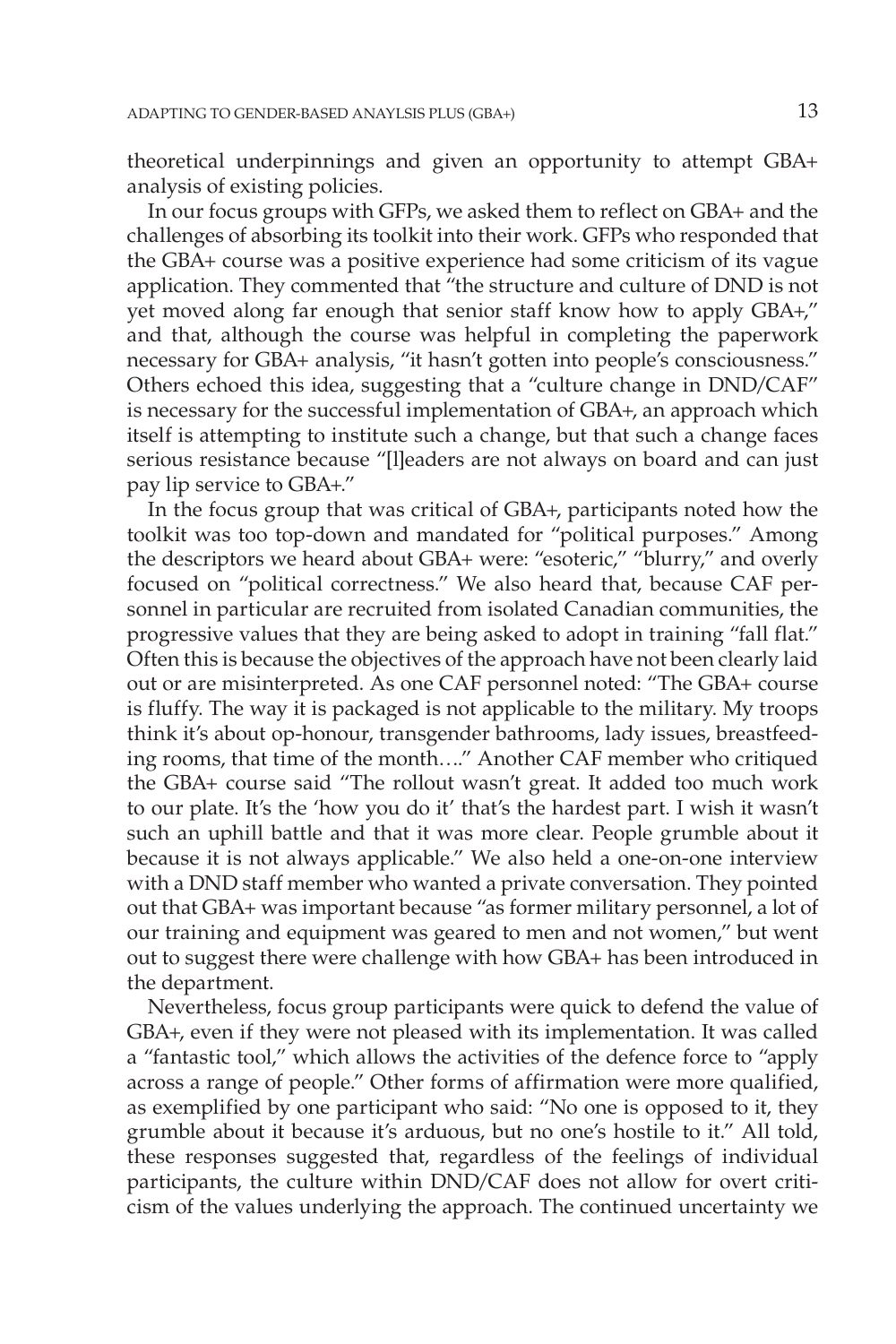witnessed concerns the theoretical compatibility of values like equality and diversity with mandates like operational effectiveness. It is here that we saw resistance to *learning* and a reliance on *adaptation*. In other words, GFPs do not see GBA+ as a process that requires them to re-think their entire approach, but rather as a secondary exercise that complements ingrained thinking. Although the issue was not articulated in these terms, many GFPs seemed to perceive GBA+ as irreconcilable with their other objectives and were uncertain what to think about this perceived conflict.

> *The continued uncertainty we witnessed concerns the theoretical compatibility of values like equality and diversity with mandates like operational effectiveness*

> *GFPs do not see GBA+ as a process that requires them to re-think their entire approach, but rather as a secondary exercise that complements ingrained thinking*

We also gained insights on the culture within DND/CAF through the pre- and post- surveys administered during the GFP training. From these surveys, we saw attempts to adapt the course to fit with the existing institutional culture. For example, we posed a series of sixteen questions and prompts on both practical and theoretical questions relating to GBA+, and asked participants to rate their confidence in answering them, from "very unconfident" to "very confident."<sup>6</sup> This was the only question on the survey in which we saw a statistically significant change between the pre- and post-survey (see figure 1).<sup>7</sup> Notably, although increases in confidence were apparent across the board, these were greater on questions of a practical nature. This shift is interesting, as it suggests a focus on procedure within the course, as well as suggesting that participants may not be able to effectively link theory and practice. Again, the participants adapted to GBA+ in their existing mental frames, but the course did not achieve learning of new mental frames.

In our post-survey, we also asked GBA+ course attendees to note what challenges they foresee in acting as a GFP. Among these responses, a clear pattern emerged. By far the most common response was concern about the "lack of awareness" of GBA+ among other members of DND/CAF. Respondents noted that they anticipated "push back" and that people will continue to view GBA+ "as a check in the box" exercise, regardless of their actions. Similarly, a number of GFPs noted the ongoing challenge in the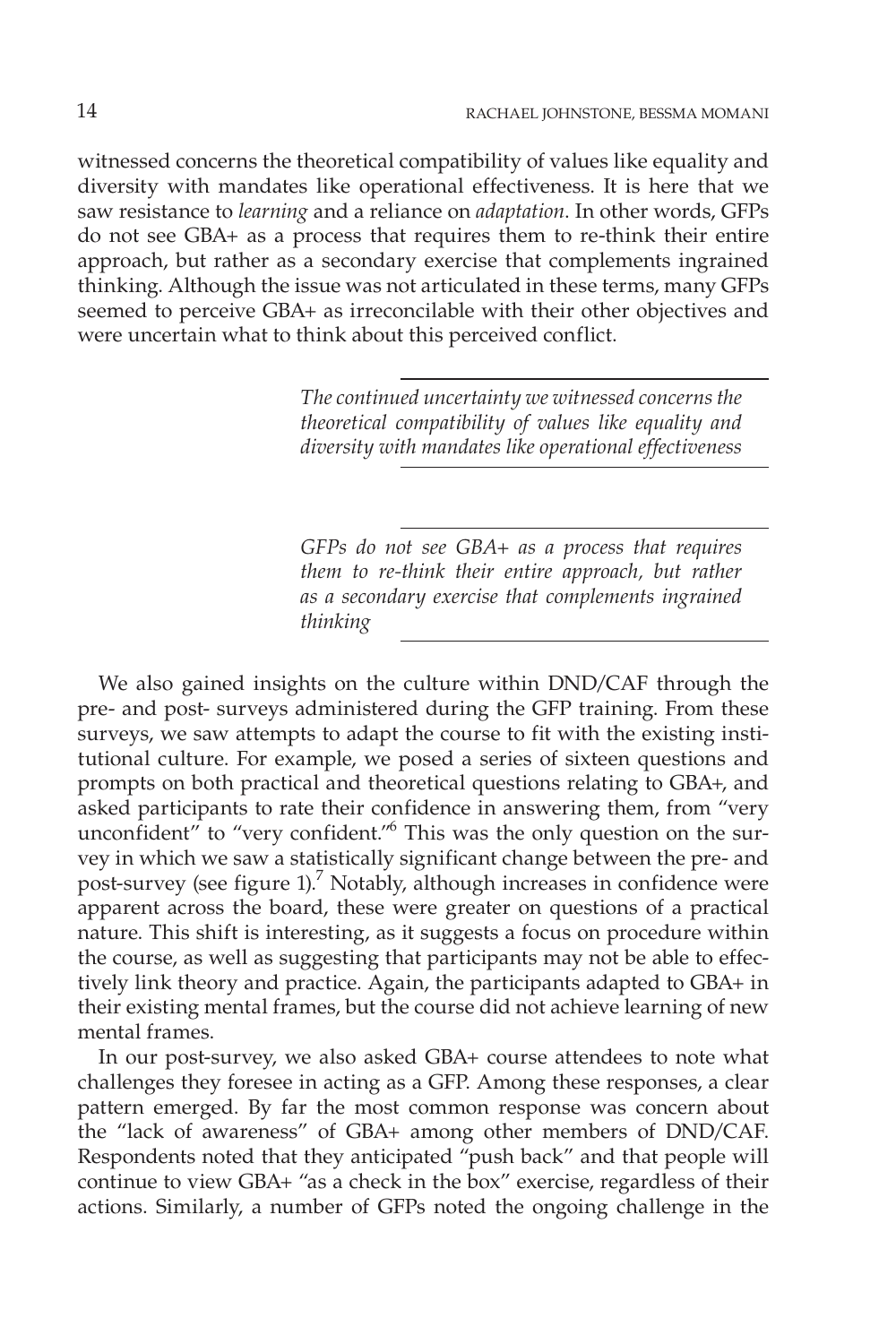

Figure 1. *Change in Mean Confidence in Abilities of Participants on Gender-Sensitive Knowledge, by Question*

lack of "active engagement from people who don't *get it*," including "buy in from commanders and all members of CAF on the usefulness of using GBA+." These are all organizational culture traits of resistance to internalizing change through learning. They do, however, clearly reflect a pathway of adaptation to change.

Finally, one rather telling finding appeared in our post-training survey, when we asked participants to rank, in order of importance, their perception of DND and the CAF's goal in employing GBA+. The list of options included: increasing awareness of discrimination, increasing recruitment and retention of women and visible minorities, a transformation of the culture, improvements to operational effectiveness, and improvements to their public image. We then coded these results using five different social choice theories (pareto rule, borda count, plurality, simple majority and pairwise majority) to arrive at a group preference.<sup>8</sup> Our overwhelming finding was that cultural change was perceived to be the rationale for adopting GBA+.<sup>9</sup> In the context of our findings, which show a strong resistance to culture change from within the defence force in favour of adaptive changes that resist shifts in culture, it is notable that those within the organization still seem to believe, at least to some degree, that the work they are doing signals a cultural shift. This implies a lack of perspective on how these changes can be brought about, and what they require of individual members of DND/CAF.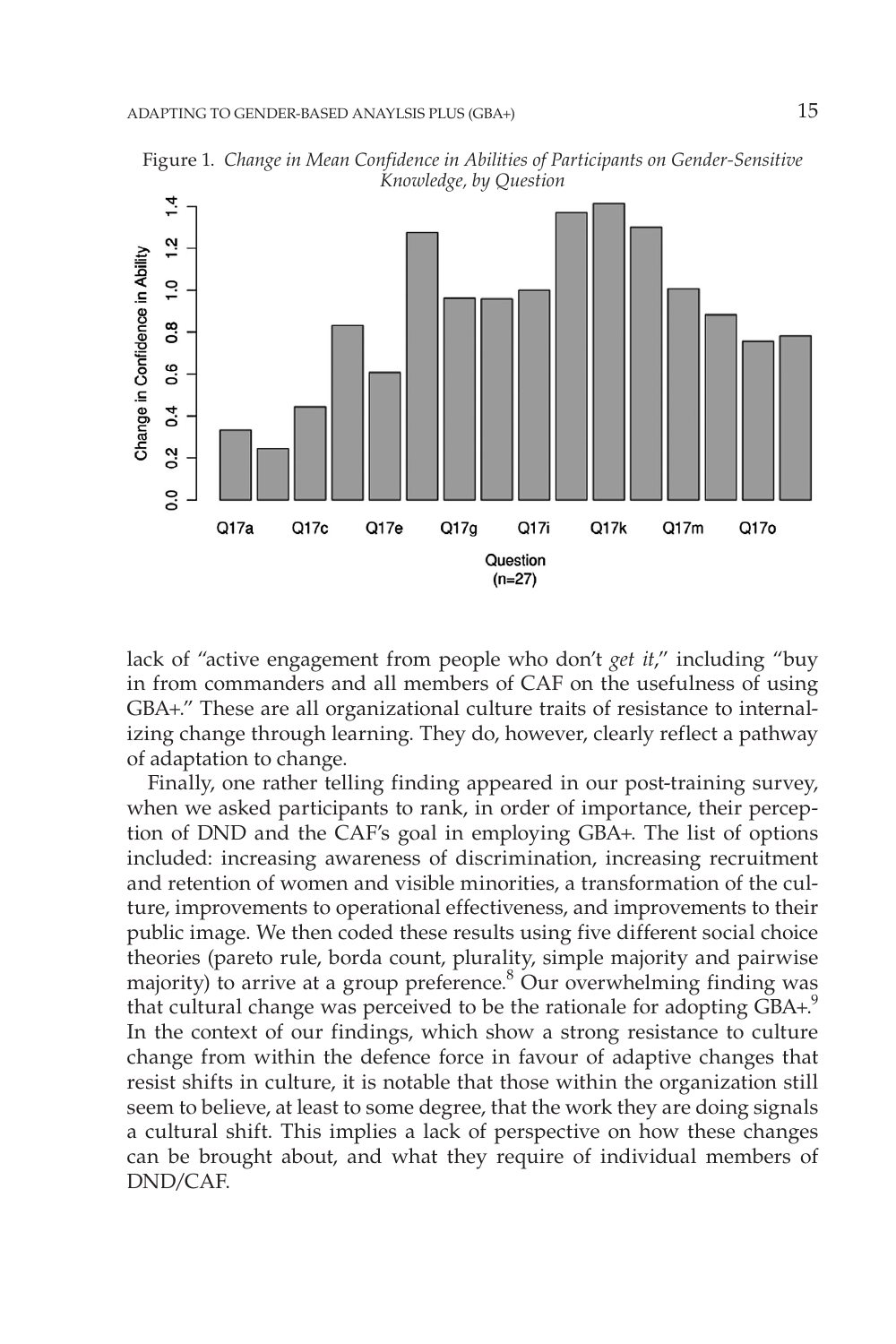*Our overwhelming finding was that cultural change was perceived to be the rationale for adopting GBA+. In the context of our findings, which show a strong resistance to culture change from within the defence force in favour of adaptive changes that resist shifts in culture, it is notable that those within the organization still seem to believe, at least to some degree, that the work they are doing signals a cultural shift*

#### **Conclusion**

We have argued that transformative change, the type of change necessary to secure an internal, cultural shift within DND/CAF, is unlikely to result from the implementation of GBA+ in the defence force. We have not seen a willingness, or indeed an awareness, that there is a need to revisit the institution's underlying values; or what is often called *learning* in organizational change literature. Rather, we have shown that DND/CAF is working to *adapt* the approach to their existing institutional culture, which continues to value traits associated with militarized masculinity, like valour and strength. These attempts have, at times, been fraught, where the values that underlie GBA+ have come into conflict with those of the institution. While change is still possible with this approach, we believe that it will be limited and slow; and change may also be cosmetic.

Within the GM literature, this dynamic is reflected in the distinction some scholars have drawn in the implementation of GM as either integrationist or agenda-setting (Jahan 1995). The latter approach demands transformative change within an institution's culture, including norms and power dynamics, while the former, evident in the case of DND/CAF, seeks to design tools and measurements of success, but without necessitating a shift to the status quo (Verma 2014: 188). This literature suggests that it is not the tool itself, but its implementation that determines its limited influence.

Of course, to say that change is limited in some way is not to dismiss the potential value of the implementation of GBA+ within DND/CAF. As traditional organization theorists have argued, organizational change is most often incremental, and at times short of ideal. This view is reflected in March and Simon's (1958) idea of organizational satisficing:

Most human decision-making, whether individual or organizational, is concerned with the discovery and selection of satisfactory alternatives; only in exceptional cases is it concerned with the discovery and selection of optimal alternatives… To optimize requires processes several orders of magnitude more complex than those required to satisfice. An example is the difference between searching a haystack to find the sharpest needle in it and searching the haystack to find a needle sharp enough to sew with (140-141).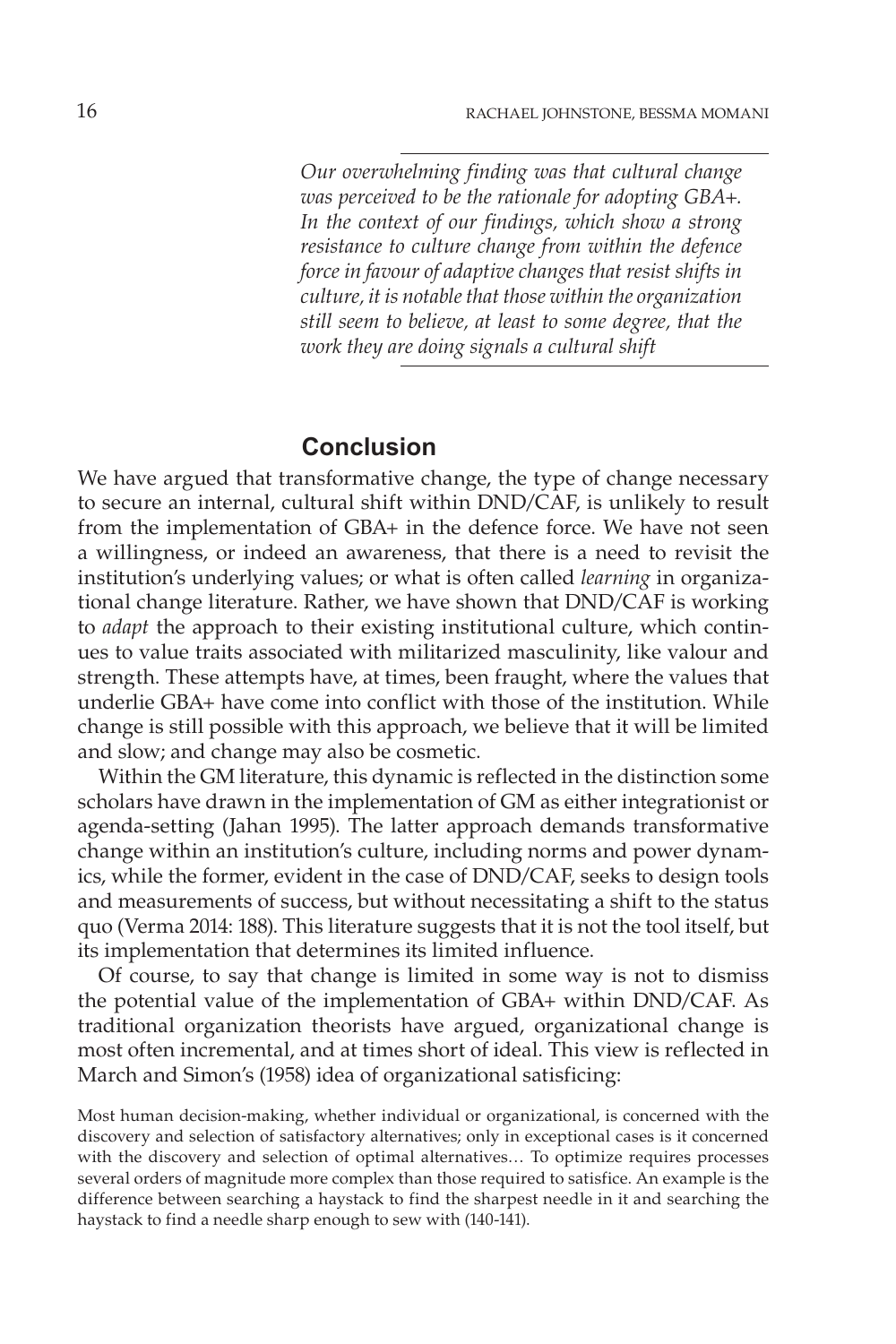Organizational theorists expect that, in the process of introducing change, organizations set ideal standards and goals but often end up with solutions that can effectively satisfy all vested interests in the organization. So, even though GBA+ may not have achieved an ideal outcome, we might still think that it has achieved some positive change. For example, the language of inclusivity and diversity is now familiar across the defence force, and members are asked to consider these issues in their daily tasks.

It is still early in the implementation of GBA+ throughout the defence force, and the success of this initiative remains to be seen. It is also true that measuring the success of the initiative will be a difficult task. Because of continued ambiguity surrounding the end goals of GBA+, no clear metrics to measure its success exist. Nonetheless, we are cautiously optimistic about the potential for change with DND/CAF if they remain committed to GBA+. Although the change they achieve may not be paradigm-shifting, the incorporation of policies and programs developed with diversity in mind are likely, over time, to create a more effective and open defence force or, in the very least, lay the groundwork to recognize the value in such an approach.

#### **Notes**

- 1 The original, and more expansive, definition of gender-mainstreaming provided by the United Nations is as follows: "Mainstreaming a gender perspective is the process of assessing the implications for women and men of any planned action, including legislation, policies or programmes, in all areas and at all levels. It is a strategy for making women's as well as men's concerns and experiences an integral dimension of the design, implementation, monitoring and evaluation of policies and programmes in all political, economic and societal spheres so that women and men benefit equally and inequality is not perpetuated. The ultimate goal is to achieve gender equality" (1997).
- 2 It is worth noting that recent events in Canada, such as the SNC Lavalin affair, which saw Justice Minister and Attorney General Jody Wilson-Raybould step down alleging she was pressured by the Prime Minister and members of his office to resolve the Quebec-based engineering company's corruption and fraud case without laying criminal charges, has called the feminist credentials of the Trudeau government into question. These events also led to the resignation of Treasury Board president Jane Philpott who, along with Wilson-Raybould, was expelled from the Liberal Party caucus in April 2019. The expulsion of two prominent women's voices from Trudeau's famously gender-equal cabinet has led many to ask whether or not his government can indeed call themselves feminist, although Trudeau has remained publicly committed to feminist values.
- 3 The specific motivations for the timing of the DND and CAF's adoption of GBA+ were never explicitly stated, but it is worth looking at the context in which the policy was adopted. In 2015, the Deschamps Report (the External Review into Sexual Misconduct and Sexual Harassment in the Canadian Armed Forces), convened in response to numerous allegations of sexual misconduct, found that "there is an underlying sexualized culture in the CAF that is hostile to women and LGTBQ members, and conducive to more serious incidents of sexual harassment and assault" (i). The findings from this report were met with widespread public condemnation and led to the creation of Operation HONOUR later that year, which aims to eliminate "harmful and inappropriate sexual behavior in the Canadian military" (Government of Canada n.d.a). We believe the timing of the Dechamps Report, in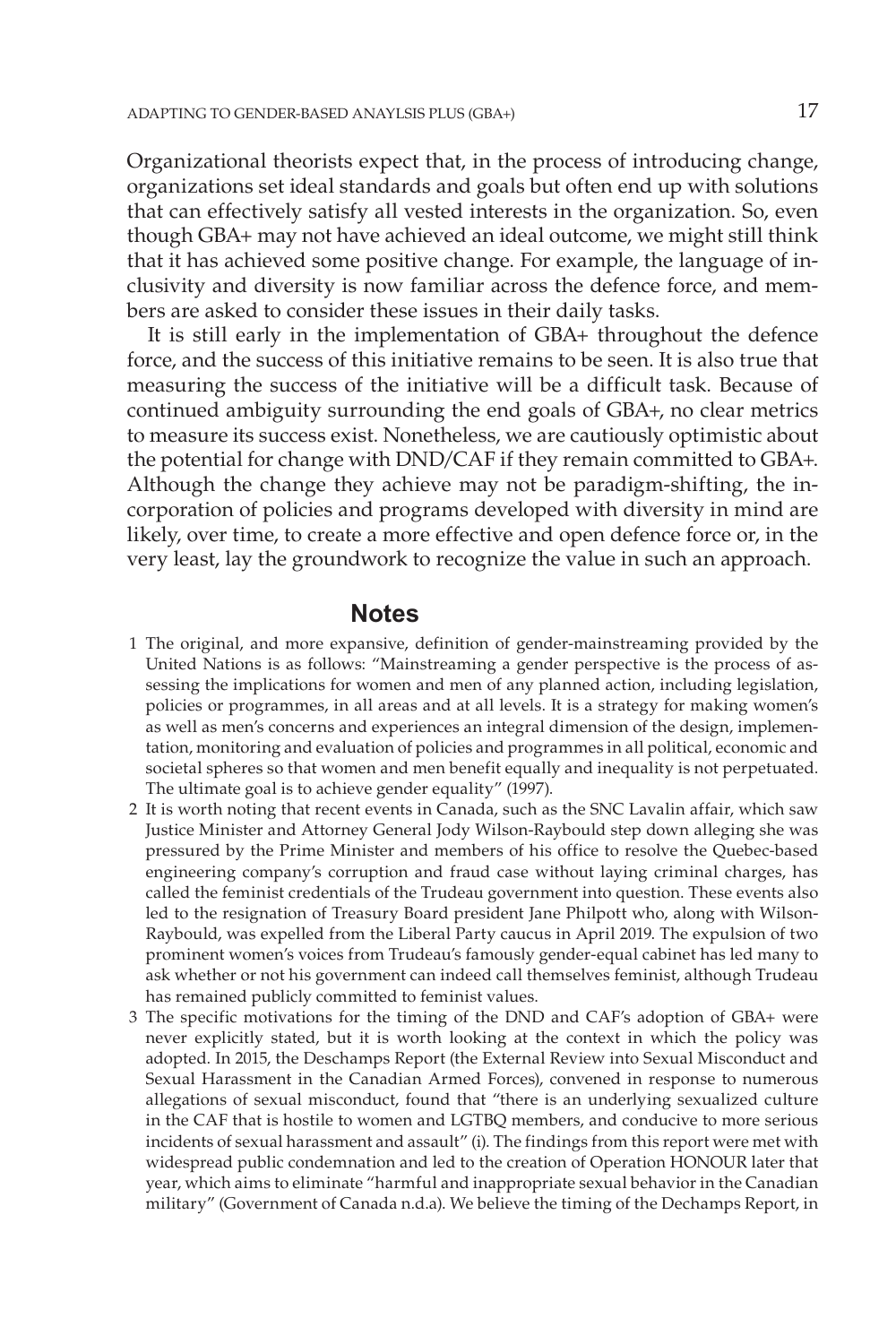relation to the announcement that GBA+ would be employed across the forces, suggests an attempt to safeguard the public image of the CAF on gendered issues.

- 4 In the survey of GFP training we conducted, which is discussed later in the paper, we learned that, of our 27 respondents, 59% volunteered to take on their roles, and that almost everyone from the DND group volunteered, while only around 35% of the CAF group volunteered. When we compared GFPs who were asked or ordered to take on the role with those who volunteered, we found small differences. For example, voluntary GFPs were slightly more likely to think men and women were already equal in Canada, but our sample size was too small to determine if these differences were significant.
- 5 Based on email communications with DND, we know that 68 DND personnel have undertaken the GBA+ training as of the date of this study (47 of which only received the half-day training). We estimate the CAF numbers to be similar because many of these workshops aim to have DND/CAF parity.
- 6 Participants were asked to rank their level of confidence in answering each of the follow questions/prompts: A) What is gender? B) What is personal bias? C) What is the relationship between personal bias and institutional values? D) What is intersectionality? E) What is a gender- or intersectional-sensitive analysis? F) How do I apply a gender- or intersectional-sensitive analysis to my work? G) How does a gender- or intersectional-sensitive analysis improve the quality of my organization's work? H) Explain the key definitions and concepts of gender- or intersectional-sensitive analysis I) Provide advice to Sr. Mgmt/ commanders and staff in integrating a gender- or intersectional-sensitive analysis across the full policy/programming/procurement lifecycle. J) Explain the relationship of gender- or intersectional-sensitive analysis to Canada's national and international policy frameworks K) Explain the key functions of a gender focal point I) Explain how to conduct gender- or intersectional-sensitive analysis M) Identify and use relevant sources of disaggregated data N) How do gender- or intersectional-sensitive analysis improve the quality of my organization's work? O) Reflect on my own unconscious bias P) Identify manifestations of structural inequality. The goal in asking these questions was to evaluate how the GBA+ training course influenced their confidence in addressing each question or prompt.
- 7 We measured the average treatment effects in the matched sample using difference in-means testing. We also compared differences using analysis of variance, linear regression and chi-squared testing. Results were considered statistically significant when they occurred beyond a 95% confidence interval. Missing responses were excluded from the analysis of those questions.
- 8 The most demanding of these tests are the pareto and simple majority, as the former requires unanimous agreement in the sample, and the latter requires a majority of the respondents to give the same response. The pareto coding yielded no results, which we anticipated because the parameters of the test are so high. The pairwise majority considers relationships based on ranked pairs, while in the borda rule, each ranking is associated with a point-value. Finally, the plurality measure ranks responses based on which categories had the greatest responses as compared with the other categories.
- 9 Culture was the first result selected using the borda, plurality and pairwise majority measure, as well as the simply majority measure.

### **References**

Barnett, Michael and Martha Finnemore. 1999. "The Politics, Power, and Pathologies of International Organizations." *International Organization* 53 (4) Autumn.

Caglar, Gülay. 2013. "Gender Mainstreaming." *Politics & Gender* 9 (3): 336-44.

Davis, Karen. 2009. "Sex, Gender and Cultural Intelligence in the Canadian Forces." *Commonwealth & Comparative Politics.* 47 (4): 430-455.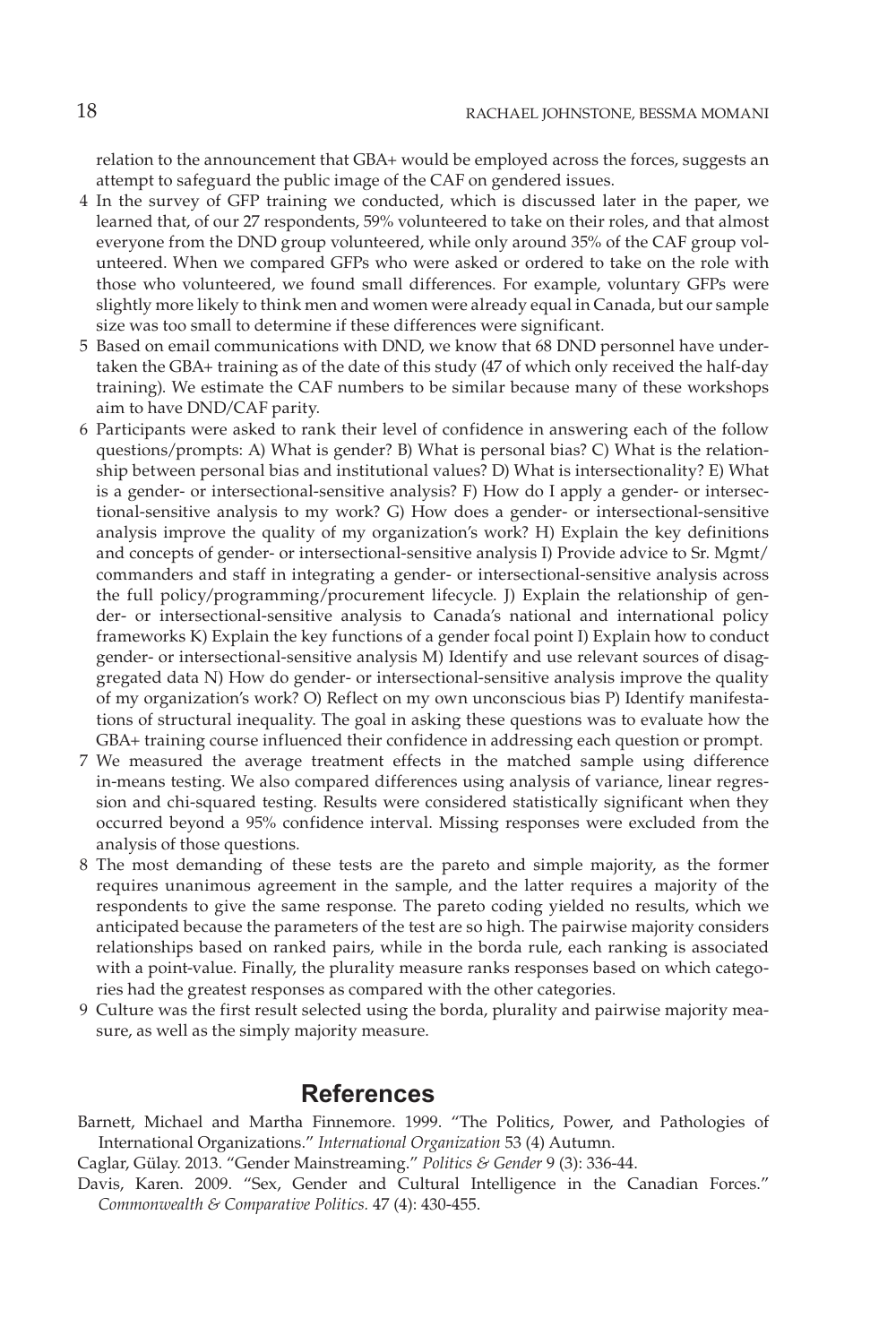- Deschamps, Marie. 2015. "External Review into Sexual Misconduct and Sexual Harassment in the Canadian Armed Forces." DateAccessed 31 October 2018. [http://www.forces.gc.ca/](http://www.forces.gc.ca/assets/FORCES_Internet/docs/en/caf-community-support-services-harassment/era-final-report-(april-20-2015)-eng.pdf) [assets/FORCES\\_Internet/docs/en/caf-community-support-services-harassment/era-final](http://www.forces.gc.ca/assets/FORCES_Internet/docs/en/caf-community-support-services-harassment/era-final-report-(april-20-2015)-eng.pdf)[report-\(april-20-2015\)-eng.pdf.](http://www.forces.gc.ca/assets/FORCES_Internet/docs/en/caf-community-support-services-harassment/era-final-report-(april-20-2015)-eng.pdf)
- DND and CAF. 2018. "Gender-based analysis plus." DND and CAF. Date modified 16 April 2018. [http://www.forces.gc.ca/en/about-reportspubs-report-plan-priorities/2018-gende](http://www.forces.gc.ca/en/about-reportspubs-report-plan-priorities/2018-genderbased-analysis.page) [rbased-analysis.page](http://www.forces.gc.ca/en/about-reportspubs-report-plan-priorities/2018-genderbased-analysis.page).<br>- 2012. "Code of Values and Ethics." Date accessed 25 March 2018. [http://www.forces.](http://www.forces.gc.ca/assets/FORCES_Internet/docs/en/about/code-eng.pdf)

[gc.ca/assets/FORCES\\_Internet/docs/en/about/code-eng.pdf.](http://www.forces.gc.ca/assets/FORCES_Internet/docs/en/about/code-eng.pdf)

- Dobrowolsky, A. 2009. "Women and Public Policy in Canada: Neo-liberalism and After?" Don Mills: Oxford University Press.
- Egnell, Robert. 2016. "Gender Perspectives and Military Effectiveness: Implementing UNSCR 1325 and the National Action Plan on Women, Peace, and Security." *Prism* 6 (1): 73-89.
- Eichler, Maya. 2013. "Women and combat in Canada: continuing tensions between 'difference' and 'equality*'*." *Critical Studies on Security* 1 (2): 257-259.
- Finnemore, M. and Sikkink, K., 1998. International norm dynamics and political change. *International organization* 52 (4): 887-917.
- Fiol, C. Marlene, and Marjorie A. Lyles. 1985. "Organizational learning." *Academy of Management Review* 10 (4): 803-813.
- Global Affairs Canada (GAC). 2018. "GBA+ for DND & CAF: An Institutional Approach." Centre for Intercultural Learning: Canadian Foreign Service Institute.
- Government of Canada. 2016. "News Release: CAF integrates gender perspectives into planning and operations." Government of Canada. Date Accessed 31 October 2018.<br>- . N.d.a. "About Operation HONOUR." Government of Canada. Date last modified
	- August 29, 2018. [https://www.canada.ca/en/department-national-defence/services/benef](https://www.canada.ca/en/department-national-defence/services/benefits-military/conflict-misconduct/operation-honour/about-operation-honour.html) [its-military/conflict-misconduct/operation-honour/about-operation-honour.html.](https://www.canada.ca/en/department-national-defence/services/benefits-military/conflict-misconduct/operation-honour/about-operation-honour.html) . N.d.b. "Canada's National Action Plan on Women, Peace and Security 2017–2022 –

Department of National Defence and the Canadian Armed Forces – Progress report for fiscal year 2017/2018." Date last modified 15 October 2018. [https://international.gc.ca/world](https://international.gc.ca/world-monde/issues_development-enjeux_developpement/gender_equality-egalite_des_genres/DND-wps-fps-MDN-17-22.aspx?lang=eng)[monde/issues\\_development-enjeux\\_developpement/gender\\_equality-egalite\\_des\\_genre](https://international.gc.ca/world-monde/issues_development-enjeux_developpement/gender_equality-egalite_des_genres/DND-wps-fps-MDN-17-22.aspx?lang=eng) [s/DND-wps-fps-MDN-17-22.aspx?lang=eng](https://international.gc.ca/world-monde/issues_development-enjeux_developpement/gender_equality-egalite_des_genres/DND-wps-fps-MDN-17-22.aspx?lang=eng).<br>- N.d.c. "Mandate of National Defence and the Canadian Armed Forces." Government

of Canada. Date last modified 24 September 2018. [https://www.canada.ca/en/depar](https://www.canada.ca/en/department-national-defence/corporate/mandate.html) [tment-national-defence/corporate/mandate.html.](https://www.canada.ca/en/department-national-defence/corporate/mandate.html)

- Grace, J. 1997. "Sending mixed messages: Gender-Based Analysis and the 'Status of Women'." *Canadian Public Administration* 40 (4): 582-98.
- Heffron, F. 1989. Organization theory and public organizations: The political connection. Prentice Hall.
- Hankivsky, O. 2005. "Gender versus diversity mainstreaming: A preliminary examination of the role and transformative potential of feminist theory." *Canadian Journal of Political Science* 38 (4): 977-1001.
- Haas, Ernst B. 1990. "When Knowledge is Power: Three Models of Change in International Organizations." Berkeley: University of California Press.
- Hall, P.A. and Taylor R. C. 1996. "Political science and the three new institutionalisms." *Political Studies* 44 (5): 936-957.
- Hamel, Gary, and Michele Zanini. 2014. "Build a change platform, not a change program." McKinsey & Company: [https://www.mckinsey.com/business-functions/organization/](https://www.mckinsey.com/business-functions/organization/our-insights/build-a-change-platform-not-a-change-program) [our-insights/build-a-change-platform-not-a-change-program](https://www.mckinsey.com/business-functions/organization/our-insights/build-a-change-platform-not-a-change-program)
- Jahan, Rounaq. 1995. *The Elusive Agenda: Mainstreaming Women in Development*. London: Zed Books.
- Johnston, Alastair Iain. 2001. "Treating International Institutions as Social Environments." *International Studies Quarterly* 45: 487-515.